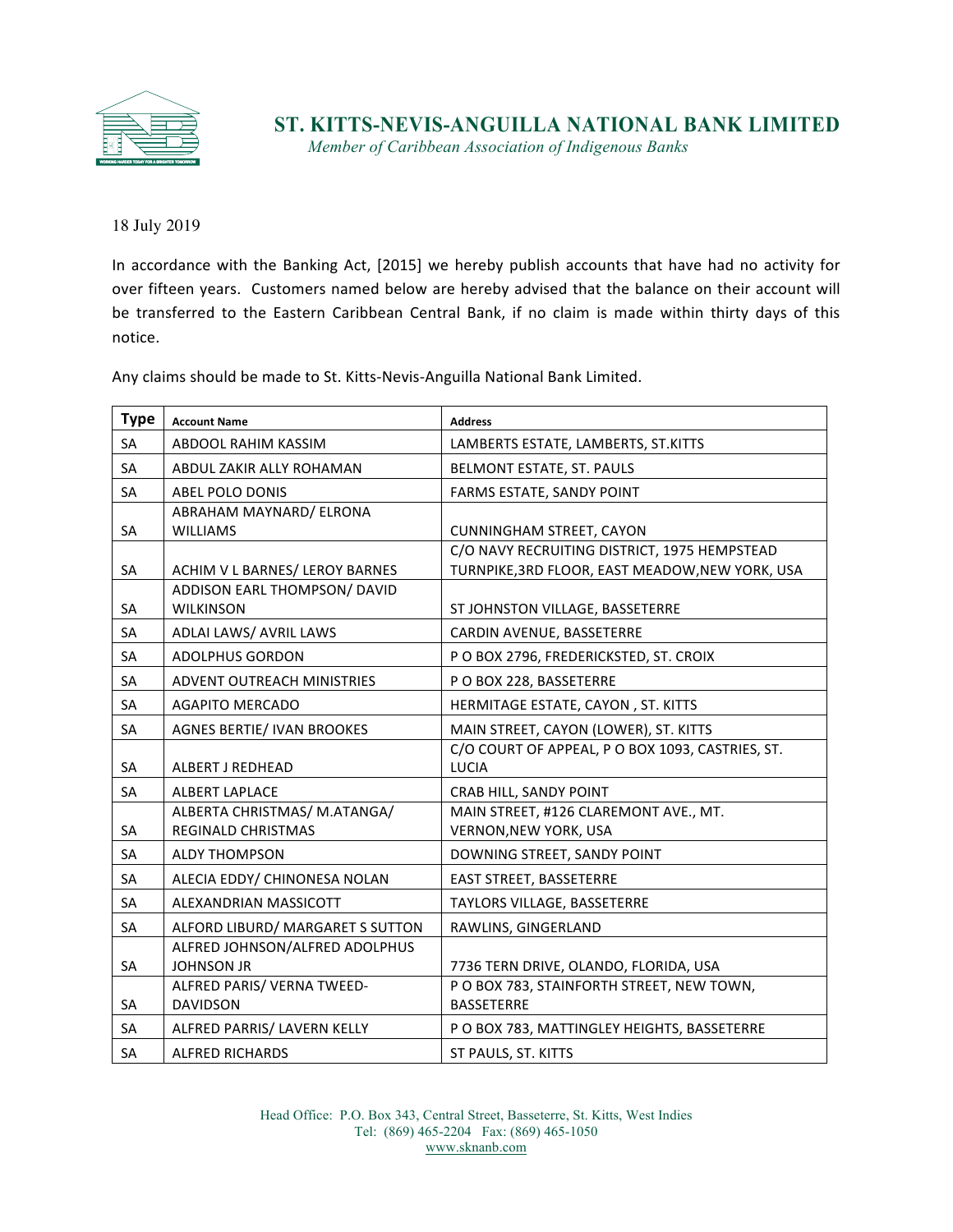| SA | ALFRED STAPLETON/ KAREN TYSON                       | CARTY'S PASTURE, TABERNACLE, ST. KITTS          |
|----|-----------------------------------------------------|-------------------------------------------------|
| SA | ALFRED WALTERS/ GRETA WALTERS                       | MORNING STAR, NEVIS                             |
| SA | ALFREDO M. RASIRENO                                 | LYNCHES ESTATE, SADDLERS, ST. KITTS             |
|    | ALGERNON CAESAR/ GWENDOLYN                          |                                                 |
| SA | CAESAR                                              | P O BOX 614, OLIVEES, ST. KITTS                 |
| SA | ALICE JEFFERS/ BALVIN JONES                         | NISBETTS PLANTATION, NEVIS                      |
| SA | <b>ALLINGTON IBLE</b><br>ALPHONSO FRANCIS/ MYRTHLYN | <b>CUNNINGHAM STREET, BASSETERRE</b>            |
| SA | <b>GUISHARD</b>                                     | ST PAULS, ST. KITTS                             |
| SA | ALPHONSO OSBORNE/ SHARDA<br>O'LOUGHLIN              | NEWTOWN BAY ROAD, BASSETERRE                    |
| SA | ALSON PERCIVAL/ MARGARET PERCIVAL                   | HANLEYS ROAD, GINGERLAND                        |
| SA | ALSTON MAYNARD/ DANITA MAYNARD                      | THE ALLEY, SANDY POINT,                         |
| SA | ALVIN JUNIOR LEITCH                                 | WATER WORKS, CAYON, ST. KITTS                   |
| SA | AMABEL POWELL                                       | #6 TRAFALGAR, BASSETERRE                        |
| SA | AMANDA WARNER                                       | WEST SQUARE STREET, BASSETERRE                  |
| SA | <b>AMERICO DOMINGUEZ</b>                            | HERMITAGE ESTATE, CAYON, ST. KITTS              |
| SA | AMETHYST DORE/ MICHELLE DORE                        | P O BOX 37, CONAREE, ST. KITTS                  |
| SA | AMINA HERBERT                                       | TRAFALGAR, BASSETERRE                           |
| SA | AMZAD HUSSEIN                                       | PHILLIPS ESTATE, ST.KITTS                       |
| SA | ANDERSON CLARKE/ KENNEDY CLARKE                     | <b>CHICKEN STONE, GINGERLAND</b>                |
| SA | <b>ANDREW BOWEN</b>                                 | LAMBERTS ESTATE, LAMBERTS, ST.KITTS             |
| SA | ANDREW DANIEL                                       | C/O SYLVIA DANIEL, NEWCASTLE, NEVIS             |
| SA | ANDREW DORE/ JASMINE WELSH                          | <b>CHALLENGERS, ST. KITTS</b>                   |
| SA | <b>ANDY CARTER</b>                                  | PHILLIPS, ST. KITTS                             |
| SA | <b>ANDY KIRNON</b>                                  | LIME KILN, BASSETERRE                           |
| SA | ANGELA D DASENT/ JESUS B ARAUYO                     | GEORGE STREET, NEWTOWN, BASSETERRE              |
| SA | ANITA SUSANNA WALTERS/ MALVIE<br><b>JAMES</b>       | 19530 N W 7TH AVE, MIAMI, FLORIDA, 33169, USA   |
| SА | ANJEL T E HODGE/ ELKA HODGE                         | 35 DORSET VILLAGE, BASSETERRE                   |
| SA | ANN HERBERT/ ELLIS HERBERT                          | SALT POND ALLEY, BASSETERRE                     |
| SA | ANNE-LISE ASMART/ YVONNE MATTHEW                    | LA GUERITE, BASSETERRE                          |
| SA | ANNETTA WILLIAMS                                    | LEADER AVENUE, ST. PAULS                        |
| SA | <b>ANNETTE JENKINS</b>                              | P O BOX 506, SHADWELL HOUSING, BASSETERRE       |
| SA | ANNETTE NISBETT/ NELSON NISBETT                     | 749 DIXWELL AVENUE, NEW HAVEN, CONNECTICUT, USA |
|    | ANSELE CUMBERBATCH/ VERONICA                        |                                                 |
| SA | CUMBERBATCH<br>ANSWORTH M GARVEY/ MARGARET          | PHILLIPS, ST. KITTS                             |
| SA | GARVEY                                              | NICHOL'S DRIVE, CARTY'S PASTURE, TABERNACLE     |
| SA | ANSWORTH MILLS/ ORVILLE MILLS                       | BARNABY, NEVIS                                  |
| SA | <b>ANTHONY DOLPHIN</b>                              | CAMPS ESTATE, ST. KITTS                         |
| SA | <b>ANTHONY FRENCH</b>                               | SADDLERS, ST. KITTS                             |
| SA | <b>ANTHONY GLASFORD</b>                             | BROWN HILL, NEVIS                               |
| SA | <b>ANTHONY GUMBS</b>                                | THOMPSON STREET, PONDS PASTURE, BASSETERRE      |
| SA | ANTHONY HODGE/ JAMES RAWLINS                        | RUSSEL VILLAGE, BASSETERRE                      |
| SA | <b>ANTHONY MALONEY</b>                              | CONAREE, ST. KITTS                              |
| SA | ANTHONY PHILLIP/ PAULETTE GRANT                     | STONEFORTH ESTATE, ST. KITTS                    |
| SA | ANTIOCH BAPTIST CHURCH BUS FUND                     | INFIMARY ROAD, BASSETERRE                       |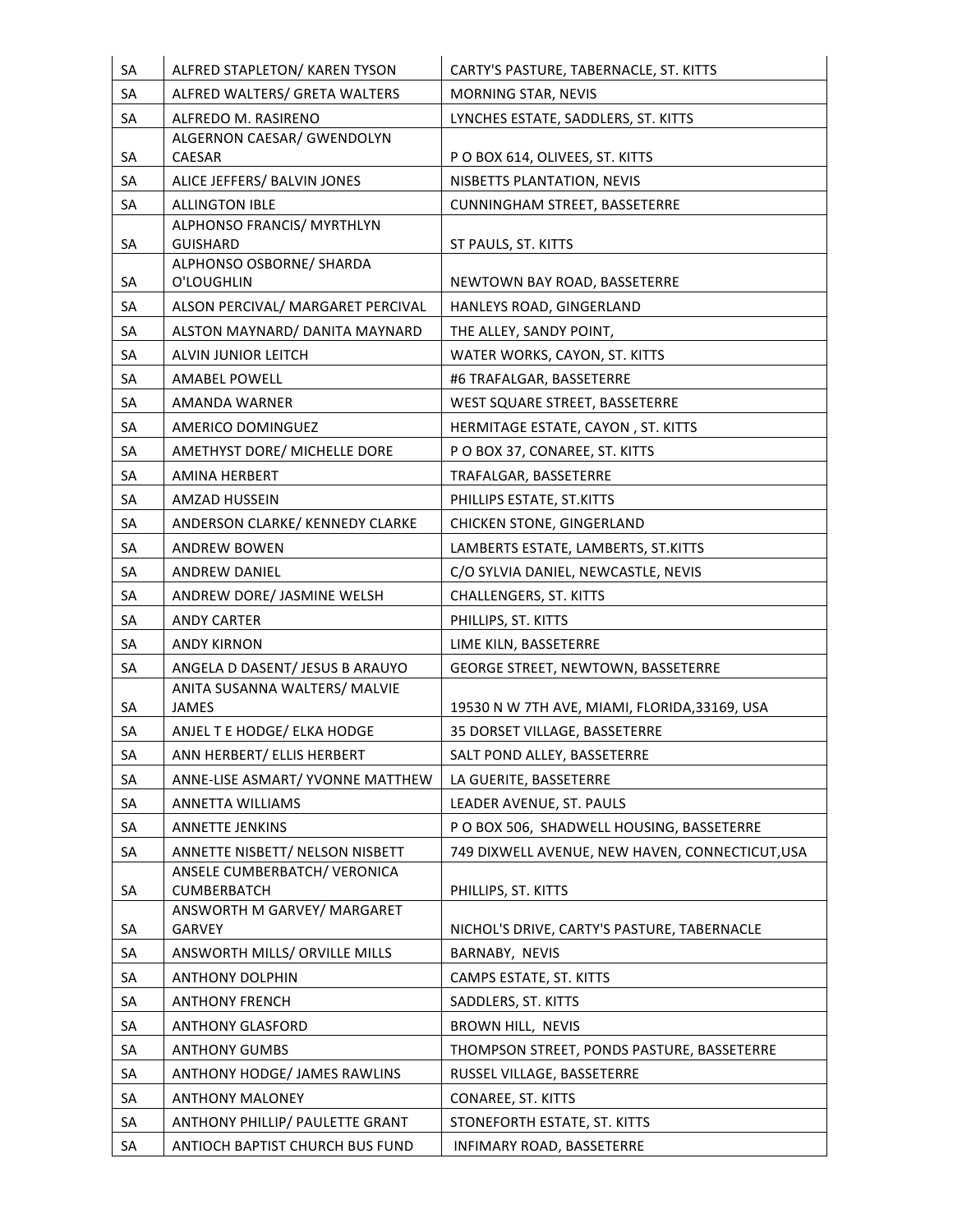| SA | ARLENE NEWTON/ERROL NEWTON                      | 146-35 221 ST ROSEDALE, QUEENS, NEW YORK, USA                    |
|----|-------------------------------------------------|------------------------------------------------------------------|
| SA | ARLENE NEWTON/ERROL NEWTON                      | 146-35 221 ST ROSEDALE, QUEENS, NEW YORK, USA                    |
| SA | ARNOLD SMITH/ MARLENE HODGE                     | 21 MALONE AVENUE, BASSETERRE                                     |
| SA | <b>ARTHUR FREDERICK</b>                         | LOWER MONKEY HILL, ST. PETERS                                    |
| SA | ARTHUR N BAILEY/ LEONORA BAILEY                 | 19 RUSSELL ROAD, WHALLEY RANGE, MANCHESTER, UK                   |
| SA | ASHTON MICHAEL/ DESARENE NEOMY<br><b>WILSON</b> | WATER WORKS, CAYON, ST. KITTS                                    |
| SA | ASIM ARTHURTON/ VIOLET ARTHURTON                | MORNING STAR, NEVIS                                              |
| SA | <b>ATHNIEL BEADON BRISTOL</b>                   | WINGFIELD ROAD, OLD ROAD                                         |
| SA | <b>AUBREY WENTWORTH WATTLEY</b>                 | 5 LEOPOLD GARDENS, LEEDS, UK                                     |
| SA | AUDREY GRIFFIN/ EVERTON GRIFFIN                 | MORNING STAR, NEVIS                                              |
| SA | AUDRIA RANNIE/ RICHARD RANNIE                   | PO BOX 125, BASSETERRE                                           |
| SA | <b>AUSTIN JESSE M JAMES</b>                     | 4A MARNOCK RD, BROCKLEY, UK                                      |
| SA | AUSTIN JULIUS/ JAMES JULIUS                     | FRONT STREET, SADDLERS                                           |
|    | <b>AVERIL ARCHIBALD'S COLLEGE OF</b>            | C/O AVRIL D FRANCIS, P O BOX 598, CNR CHURCH &                   |
| SA | M'GMNT SEC STUD                                 | CENTRAL STREET, BASSETERRE                                       |
| SA | AVIS WILKES/ DAMIAN FRAITES                     | BIRD ROCK EXTENSION, BASSETERRE, ST. KITTS                       |
| SA | AVRIL JEFFERS/ ADLYN JEFFERS                    | CRAB HILL, SANDY POINT                                           |
| SA | <b>AVRIL WEBSTER</b>                            | CHARLOTTE AMALIE, ST. THOMAS, USVI                               |
| SA | AZURE-DEE MARTIN/ JOSLYN LIBURD                 | HERMITAGE, NEVIS                                                 |
| SA | <b>BALDEO MADRAY</b>                            | MANSION ESTATE, ST. KITTS                                        |
| SA | <b>BALRAM RAMSUNHOYE</b>                        | LYNCHES ESTATE, SADDLERS, ST. KITTS                              |
| SA | BARBARA BERRIDGE/VERNON BERRIDGE                | 1779 RUE PROVOST ST, LACHINE, MONTREAL, QUEBEC,<br><b>CANADA</b> |
| SA | <b>BARBARA GRIFFIN/ JASON HUGGINS</b>           | MARKET ALLEY, CAYON, ST. KITTS                                   |
| SA | <b>BARRY ELLIOTT</b>                            | ZION VILLAGE, GINGERLAND                                         |
| SA | BASSETERRE PARENT EDUCATION<br><b>GROUP</b>     | C/O YOUTH CENTRE, VICTORIA ROAD, BASSETERRE                      |
|    | <b>BAVON RENALDO TAYLOR</b>                     |                                                                  |
| SA | BERNADETTE BROWNE/ KEITHROY                     | THIBOU AVENUE, BASSETERRE                                        |
| SA | <b>POWELL</b>                                   | CRADDOCK ROAD, CHARLESTOWN                                       |
| SA | BERNIE DOUGLAS/ EVADNEY DOUGLAS                 | <b>VERCHILDS, ST.KITTS</b>                                       |
| SA | BERTRAM LAKE/ VIRGINA MASON                     | DIEPPE BAY, ST. KITTS                                            |
| SA | <b>BEULAH BELLE/ KATEN BELLE</b>                | POND HILL, GINGERLAND                                            |
| SA | BEVERLY DUNROD/ VINETTA BOWMAN                  | PRICKLEY PEAR ALLEY, BASSETERRE                                  |
| SA | <b>BISHRAM EVANS</b>                            | LYNCHES, SADDLERS, ST. KITTS                                     |
| SA | <b>BONNIE DOUGLAS</b>                           | LEADERS AVENUE, ST. PAULS                                        |
| SA | <b>BOYD BROOKES/ GWENDOLYN BAILEY</b>           | ZETLANDS, GINGERLAND                                             |
| SA | <b>BRADLEY AYMER/ WENDY AYMER</b>               | CLEVERLY HILL, SANDY POINT                                       |
| SA | BRENDA FREDERICK/ ARTHUR GUISHARD               | HUMMING BIRD CIRCLE, BIRD ROCK, BASSETERRE                       |
| SA | BRENDA FREDERICK/ ARTHUR GUISHARD               | HUMMING BIRD CIRCLE, BIRD ROCK, BASSETERRE                       |
| SA | <b>BRENDA LEWIS/FRANCE</b>                      | CONAREE, ST. KITTS                                               |
| SA | <b>BRIAN ACHILLE SPROUSE</b>                    | 925 NE 199 ST #202, MIAMI, FLORIDA, 33169, USA                   |
| SA | <b>BRIAN MORTON</b>                             | STONEY GROVE, NEVIS                                              |
| SA | BRIAN NISBETT/VALARIE ELLIOTT                   | MEADES PASTURE, GINGERLAND                                       |
| SA | BROWN HILL FEMALE CRICKET TEAM                  | C/O TESSA POWELL, BROWN HILL                                     |
| SA | <b>BRUCE ROBERTS/ ONELLA FYFIELD</b>            | <b>GEORGE STREET, NEWTOWN, BASSETERRE</b>                        |
| SA | <b>CALVERT LAWS</b>                             | PHILLIP STREET, PONDS PASTURE, BASSETERRE                        |
|    |                                                 |                                                                  |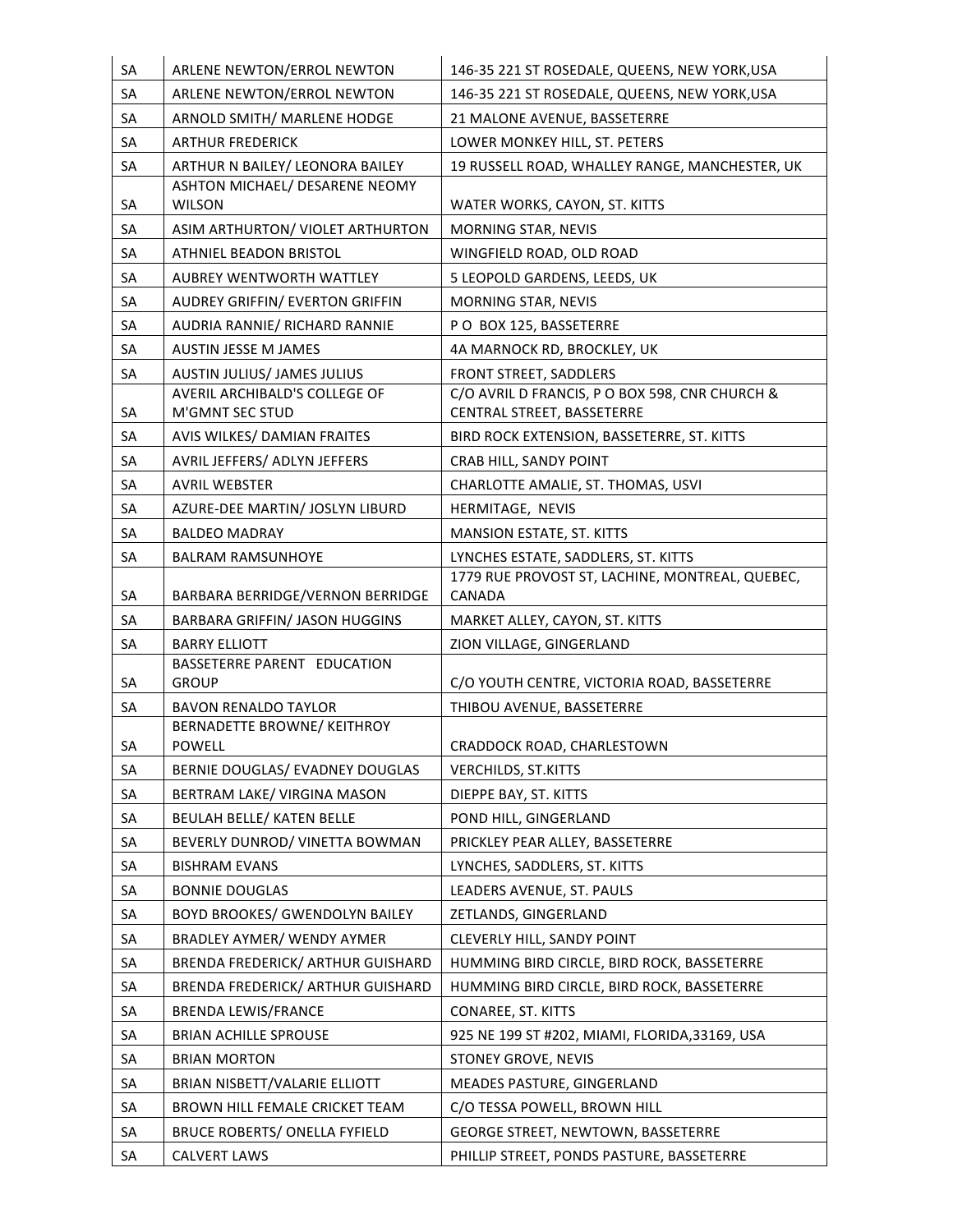| SA | CALVERT RAMONA CROFFORD                                          | SHAW AVENUE (UPPER), BASSETERRE                                      |
|----|------------------------------------------------------------------|----------------------------------------------------------------------|
| SA | <b>CALVIN MILLS</b>                                              | PONDS EXTENSION, BASSETERRE                                          |
| SA | <b>CAMELLA ELLIOTT</b>                                           | HERBERT STREET, BASSETERRE                                           |
| SA | CAMELLA JULIEN/ CLEOPATRA JULIEN-<br><b>RICHARDSON</b>           | CRAB HILL, SANDY POINT                                               |
| SA | CARIDA CHADERTON/ SHELLEY ROSS-<br><b>CHADERTON</b>              | TAYLOR'S RANGE, BASSETERRE                                           |
| SA | <b>CARL DANIEL</b>                                               | CAYON(UPPER), ST. KITTS                                              |
| SA | <b>CARL EDWARDS</b>                                              | LAMBERTS ESTATE, LAMBERTS, ST.KITTS                                  |
| SA | <b>CARLOS JOSE RAMIREZ</b>                                       | HERMITAGE ESTATE, CAYON, ST. KITTS                                   |
| SA | CARLSTIEN MEADE/ SYLVIA MEADE                                    | CRADDOCK ROAD, CHARLESTOWN                                           |
| SA | <b>CARLTON BRYAN</b>                                             | LA GUERITE, BASSETERRE                                               |
|    | CARMEN HUGGINS/ INGRID HUGGINS-                                  |                                                                      |
| SA | <b>JOHNSON</b>                                                   | MARKET STREET (UPPER), BASSETERRE                                    |
| SA | <b>CARMEN NILES</b>                                              | FAHIE STREET, SANDY POINT                                            |
| SA | <b>CARMEN ROUSE</b>                                              | FORTLANDS, BASSETERRE                                                |
| SA | CAROL DOUGLAS/ DONICA LAMBERT                                    | FARMS SITE, SANDY POINT                                              |
| SA | <b>CAROL ENGLISH</b>                                             | <b>FARMS ESTATE, NEVIS</b>                                           |
| SA | <b>CAROL MOORE</b>                                               | BAMBOO STREET (UPPER), MOLYNEUX                                      |
| SA | <b>CAROL THOMPSON</b>                                            | PO BOX 8016, ST THOMAS, 801, USVI                                    |
|    | CAROLE JENNIFER HYLTON/JESSICA                                   |                                                                      |
| SA | <b>HYLTON</b>                                                    | 249 MERSHAM ROAD, THORNTON HEATH, SURREY, UK                         |
| SA | CAROLINE CHRISTMAS/ JOHN PATRICK                                 | SADDLERS, ST. KITTS                                                  |
| SA | CAROLINE GREENE/TERISHA WILLOCK                                  | KING STREET, BASSETERRE                                              |
| SA | CAROLYN WHITE/ JOSEPHINE POGSON                                  | UPPER PROJECT, SADDLERS, ST. KITTS                                   |
| SA | CARRIENA LAWS/KEITHLYN LEWIS                                     | FAHIE STREET, SAANDY POINT                                           |
| SA | CAYON HIGH YOUNG LEADERS                                         | C/O MINERVA GASKIN, CAYON HIGH SCHOOL, CAYON                         |
| SA | CAYON UNITED TAE-KWANDO                                          | C/O DESMOND DANIEL, SPOONERS, CAYON                                  |
| SA | CELESTE D SLOAN/ RONALD S SLOAN                                  | 117-15 231 STREET, CAMBRIA HEIGHTS, NEW YORK                         |
| SA | CELIA STAPLETON/ LEOLA STAPLETON                                 | PETAL STREET. WADES GARDEN. BASSETERRE                               |
| SA | <b>CENTRAL AMBASSADORS</b>                                       | C/O JANET HAZEL-NIAS, P O BOX 812, KING STREET,<br><b>BASSETERRE</b> |
|    | CERVIN BRADSHAW/ AUDRINE                                         |                                                                      |
| SA | <b>BRADSHAW</b>                                                  | MISSION STREET, TABERNACLE                                           |
| SA | <b>CESAR RAMIREZ</b>                                             | HERMITAGE ESTATE, CAYON, ST. KITTS                                   |
| SA | <b>CHABILALL MOHAN</b>                                           | <b>BOURKES ESTATE, SANDY POINT</b>                                   |
| SA | CHAD ISAAC/ VALERIE ISAAC                                        | PARRAY VILLAGE, ST. PETERS                                           |
| SA | CHAD WEEKES/ VERNICE WEEKES                                      | JESSUPS, NEVIS                                                       |
| SA | CHANDA BROWNE/ GLENICE BROWNE<br>CHANDRA BHAN RAMRAJ/ BHAGWATTEE | BROWN HILL, NEVIS                                                    |
| SA | BALKARRAN                                                        | STATION STREET, OLD ROAD                                             |
| SA | <b>CHARISE WOODLEY</b>                                           | FORT THOMAS ROAD, BASSETERRE                                         |
| SA | <b>CHARLES GARVEY</b>                                            | 333 LAFAYETTE AVENUE, BROOKLYN, NEW YORK, USA                        |
| SA | <b>CHARLES GRANTE/ LOIUSA GRANT</b>                              | EAST PARK RANGE, BASSETERRE                                          |
| SA | CHARLES HAZEL/ CLEATHA HAZEL                                     | LAMBERTS PROJECT, LAMBERTS                                           |
| SA | <b>CHARLES JONES</b>                                             | P O BOX 1072, SIMON BAY, PHILLIPSBURG, ST. MAARTEN                   |
| SA | <b>CHARLES MC MASTER</b>                                         | SHADWELL HOUSING SITE, BASSETERRE                                    |
| SA | <b>CHARMAINE LAKE</b>                                            | P O BOX 1293, ROBIN STREET, BIRD ROCK, BASSETERRE                    |
| SA | CHELSTON HARVEY/ TYRONE HARVEY                                   |                                                                      |
|    |                                                                  | PHILLIPS VILLAGE, ST. KITTS                                          |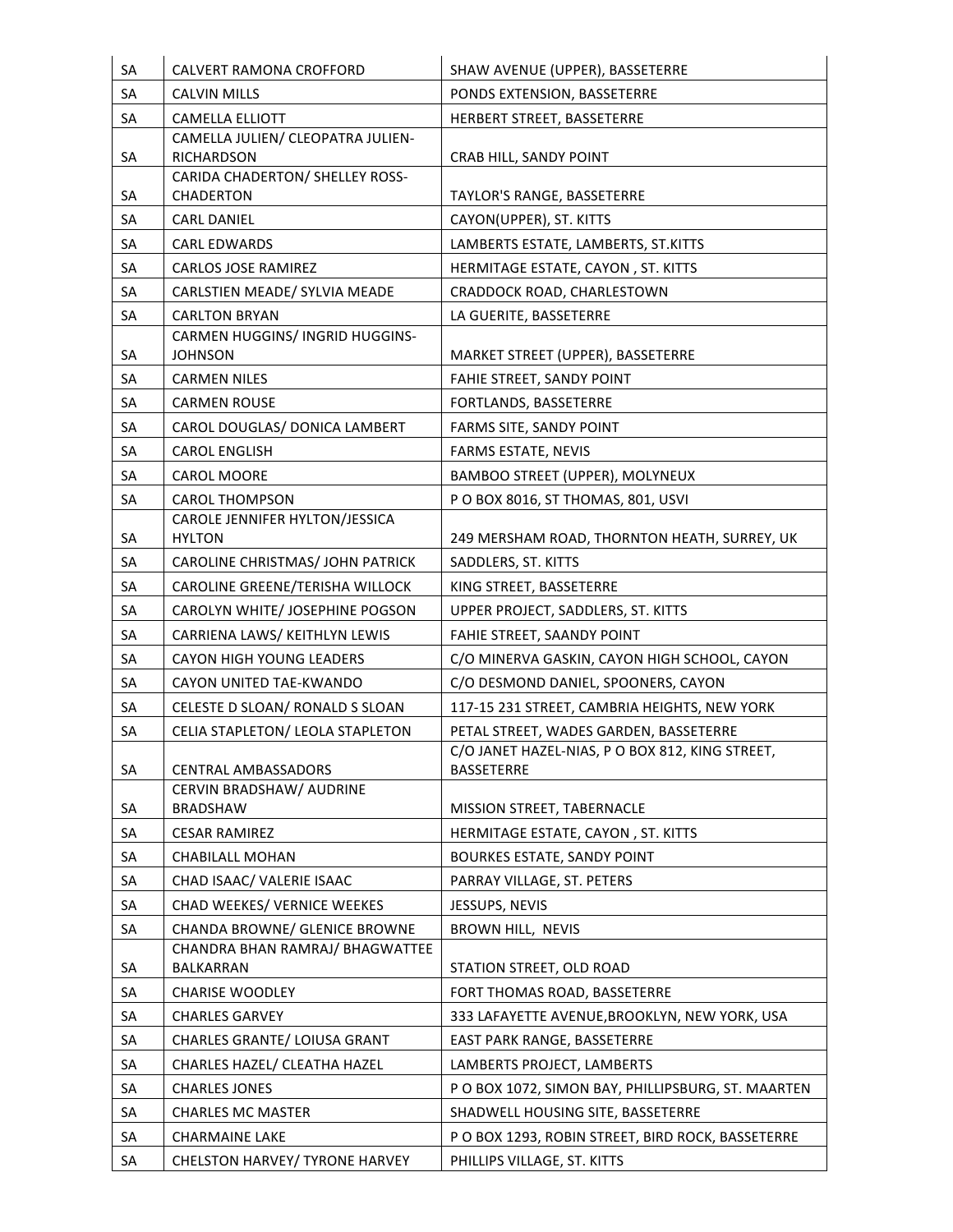| SA | <b>CHESLEY MILLS</b>                            | JESSUPS, NEVIS                                                                 |
|----|-------------------------------------------------|--------------------------------------------------------------------------------|
|    |                                                 | C/O JENNIFER TROTMAN, MUSGRAVE STREET, PONDS                                   |
| SA | <b>CHRISTIAN LIFE ASSEMBLY CRUSADERS</b>        | PASTURE, BASSETERRE                                                            |
| SA | <b>CHRISTINE MAYNARD</b>                        | JUANA MORTOSTRAAT #45, SAN NICOLAS, ARUBA                                      |
| SA | <b>CINDY MARCUS</b>                             | COTTON GROUND,                                                                 |
| SA | <b>CLARENCE HAWKER/GALE HAWKER</b>              | SADDLERS, ST. KITTS                                                            |
| SA | <b>CLAUDETTE L CHARLES</b>                      | THE ALLEY, SANDY POINT,                                                        |
| SA | <b>CLAUDIUS ADAMS</b>                           | LAMBERTS ESTATE, LAMBERTS                                                      |
| SA | <b>CLAYTON PEETS</b>                            | OLD ROAD, ST. KITTS                                                            |
| SA | CLEMENTINA JOHNSON/ WILLIAM<br>JOHNSON          |                                                                                |
| SA | <b>CLETHUS BROWNE</b>                           | 58 CLIFF AVENUE, HEMPSTEAD, NEW YORK, USA<br><b>ESTRIDGE ESTATE, ST. KITTS</b> |
| SA | <b>CLEVERLY HILL DOMINO CLUB</b>                | CLEVERLY HILL, SANDY POINT                                                     |
|    |                                                 |                                                                                |
| SA | <b>CLIFTON BLAKE</b>                            | NEWTON GROUND, ST. KITTS                                                       |
| SA | <b>CLINTON HENRY</b>                            | PHILLIPS ROAD, MOLYNEUX, ST. KITTS                                             |
| SA | CLIVE PEMBERTON/ LESTER PEMBERTON               | <b>BARNABY VILLAGE, NEVIS</b>                                                  |
| SA | <b>CLUB TRENIM</b>                              | C/O C WILLETT, GOVERNMENT ROAD, CHARLESTOWN                                    |
| SA | <b>COAST GUARDMORALE FUND</b>                   | COAST GUARD BASE, P O BOX 189, BASSETERRE                                      |
| SA | <b>COLETTE LEWIS</b>                            | ST JOHNSON VILLAGE, BASSETERRE                                                 |
| SA | <b>COLLEEN BASS/ YANIC BASS</b>                 | MONKEY HILL (LOWER), ST. PETERS                                                |
| SA | <b>COLLIN MITCHELL</b>                          | MAIN STREET, DIEPPE BAY                                                        |
| SA | CONAREE COMMUNITY COUNCIL                       | CONAREE, ST. KITTS                                                             |
| SA | <b>CONFESOR GIL</b>                             | HERMITAGE ESTATE, CAYON, ST. KITTS                                             |
| SA | <b>CONSECRATED MUSICAL GROUP</b>                | SANDY POINT, ST. KITTS                                                         |
|    | CONSTANTIA PHILBERT/ CHERYL                     |                                                                                |
| SA | PHILBERT                                        | PALMETTO POINT, ST. KITTS                                                      |
| SA | CORNELIA LIBURD/HEATHER BODDIE                  | BROWN HILL, NEVIS                                                              |
| SA | <b>CREATIVE ENTERPRISE</b>                      | C/O COLIN JACOBS, BASSETERRE                                                   |
| SA | <b>CREIGHTON PENCHEON/ LENORA</b><br>CHALLENGER | KEYS, ST. KITTS                                                                |
| SA | CRISPIN VEIRA/ ELDORA WOODLEY                   | MAIN STREET, HALF WAY TREE                                                     |
| SA | CULTRASCOPE CULTURAL COMMITTEE                  | C/O YVETTE FRANCIS, #6 CENTRAL STREET, BASSETERRE                              |
| SA | <b>CURTIS MAYNARD</b>                           | P O BOX 540723, OPA LOCKA, FLORIDA, USA                                        |
| SA | <b>CURTIS WILLIAMS/ MARTINETTE FERGUS</b>       | BUTLERS, NEVIS                                                                 |
| SA | <b>CYNTHIA GABRIEL</b>                          | SEAVIEW INN, BAY ROAD, BASSETERRE                                              |
| SA | <b>D LAVERNE DOUGLAS</b>                        | TAYLORS, BASSETERRE                                                            |
|    |                                                 | 17 CROWBERRY ROAD, BLACK BIRD LEYS, OXFORD, OX4                                |
| SA | DAISY H JACOB/ ADINA MATTHEW                    | 5RD, UK                                                                        |
| SA | DALE HULL/ LAVENIA IRISH                        | <b>MEADS PASTURE, NEVIS</b>                                                    |
| SA | DANA PITTS/ COLIN FREDERICK                     | TRAFALGAR VILLAGE, BASSETERRE                                                  |
| SA | DANIEL DORE/ DOROTHY DORE                       | CHURCH ROAD, GINGERLAND                                                        |
| SA | DANIEL JOHNSON/ HILROY JOHNSON                  | IRISH TOWN BAY ROAD, BASSETERRE                                                |
| SA | DANIEL PERSAUD                                  | STONEFORT ESTATE, ST. KITTS                                                    |
| SA | <b>DARIO GARCIA</b>                             | FARMS ESTATE, SANDY POINT                                                      |
| SA | DASITY JOSEPH/ LAUGHTON JOSEPH                  | HOUSE #51, BUSH ROAD, ST. MAARTEN                                              |
| SA | DAVID AKEIM WALTERS                             | STAPLETON VILLAGE, ST. PETERS                                                  |
|    |                                                 | JOHN F KENNEDY STREET, THE CAMP SPRING FIELD,                                  |
| SA | DAVID AUDAIN / NOLITA POND                      | BASSETERRE                                                                     |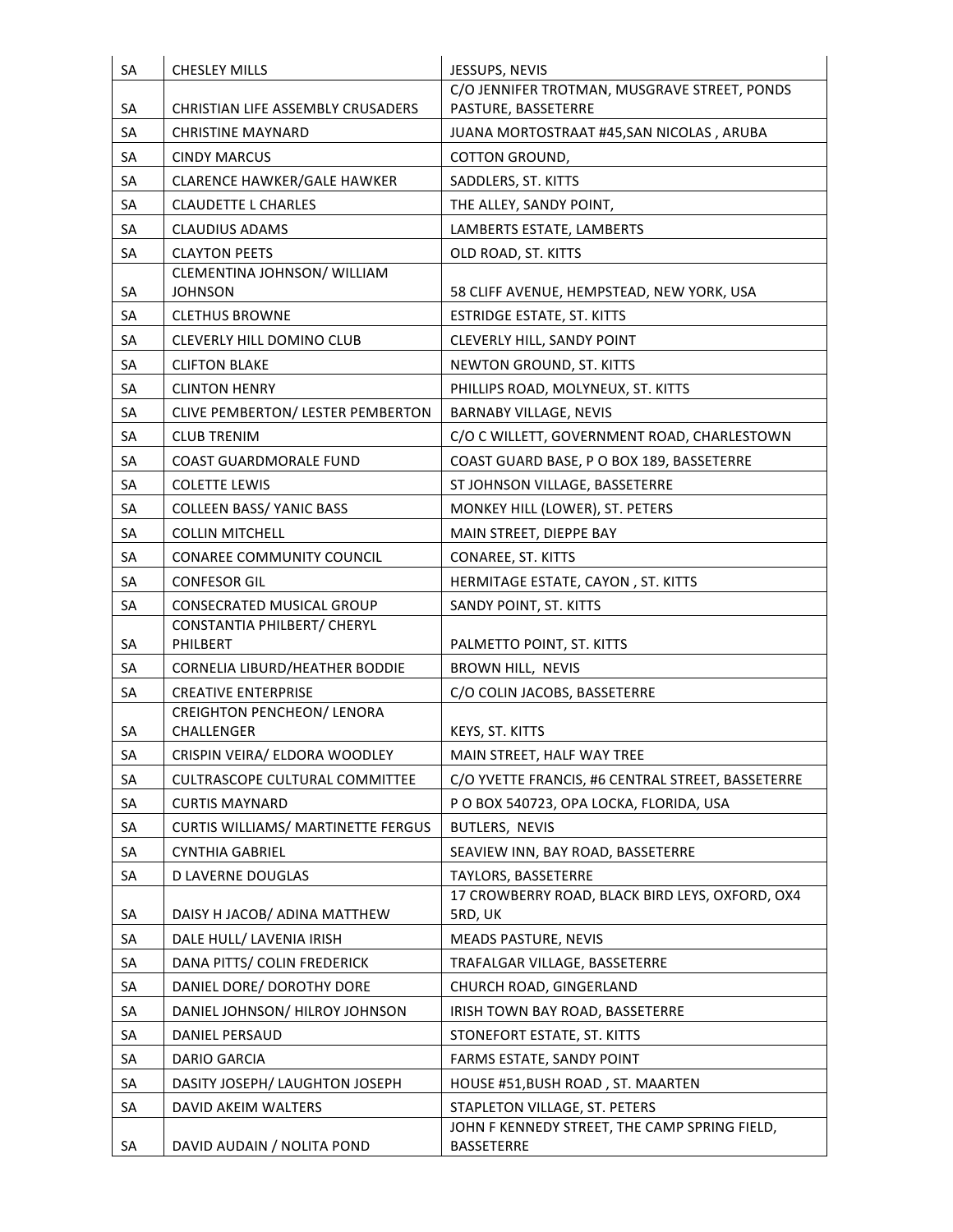| SA | DAVID D JAMES                                   | FOUNTAIN, NEVIS                                              |
|----|-------------------------------------------------|--------------------------------------------------------------|
| SA | DAVID DAVIS                                     | MOLYNEAUX, ST. KITTS                                         |
| SA | <b>DAVID KREUT</b>                              | TURTLE BEACH, FRIGATE BAY, ST. KITTS                         |
| SA | DAVID MATTHEW/ VIVIAN SEMPER                    | SADDLERS, ST. KITTS                                          |
| SA | <b>DAVID NIN</b>                                | HERMITAGE ESTATE, CAYON, ST. KITTS                           |
| SA | DAVRON MAYNARD                                  | <b>BRICKILN, NEVIS</b>                                       |
|    | DEBBIE ALECIA JONES/ JANETTE                    |                                                              |
| SA | <b>WATTLEY</b>                                  | DORSET VILLAGE, BASSETERRE                                   |
| SA | DEBORAH HOPKINS/ JOHN MILLS                     | P O BOX 334, FRIGATE BAY                                     |
| SA | <b>DEBRA BROWNE</b>                             | SADDLERS VILLAGE, ST. KITTS                                  |
| SA | DEBRA ICILMA BROWNE/ AMASINGH<br><b>PAULIUS</b> | DURANT AVENUE (LOWER), BASSETERRE                            |
| SA |                                                 |                                                              |
|    | DEBRA RICHARDSON/ NAJEE DANIEL                  | DOWNING STREET, SANDY POINT                                  |
| SA | DEIDRE STEVENS/ OLIVIA STEVENS                  | KEYS, ST. KITTS                                              |
| SA | <b>DELON JAMES</b>                              | LAMBERTS ESTATE, LAMBERTS, ST.KITTS                          |
| SA | <b>DELROY DAMON GILBERT</b>                     | CHAPEL STREET, DIEPPE BAY                                    |
| SA | <b>DELROY JARVIS</b>                            | WESTBURY VILLAGE, NEVIS                                      |
| SA | DENISE HERBERT/ RASHIDA N ARMONY                | CAYON STREET, BASSETERRE                                     |
| SA | DENNIS BOWERS/ YVETTE BOWERS                    | <b>CHALLENGERS, ST. KITTS</b>                                |
| SA | <b>DENNIS C CAMPBELL</b>                        | <b>MANSION ESTATE, ST. KITTS</b>                             |
| SA | DENNIS HAZEL/ SHANE LIDDIE                      | HAYNES SMITH VILLAGE, BASSETERRE                             |
| SA | DENNIS HERBERT/ CORAL HERBERT                   | PO BOX 491, BASSETERRE                                       |
| SA | <b>DENNIS L HODGE</b>                           | PO BOX 307882, ST THOMAS, 803, USVI                          |
| SA | DENNIS M BODDIE                                 | #6 JOHN STREET, BASSETERRE                                   |
| SA | <b>DENNIS MARTIN</b>                            | PRICKLEY PEAR ALLEY, BASSETERRE                              |
| SA | DENNIS V LAKE/ SHIRLEY ROGERS                   | 44 VICTORIA AVENUE, LAKE HIAWATHA, NEW JERSEY,<br><b>USA</b> |
| SA | DENZIL EVERTON WHYATT                           | 3807 SPRING PEBBLE, SAN ANTONIO, TEXAS, USA                  |
| SA | DENZIL HARRIS/LENWORTH HARRIS                   | TABERNACLE VILLAGE, ST. KITTS                                |
| SA | DEONARINE NARINE/ BIBI SHERIZA KHAN             | <b>CHURCH GROUND, NEVIS</b>                                  |
| SA | DEREK BUCHANAN/ CALVIN BUCHANAN                 | 78 CENTRAL STREET, BASSETERRE                                |
| SA | DERON DIXON/ ARLENE DIXON                       | <b>BOURKES ESTATE, SANDY POINT</b>                           |
| SA | DERON WATTLEY/ VERNICE WATTLEY                  | LODGE, ST. KITTS                                             |
| SA | DERRICK A WEBSTER/ MYRTLE WATTS                 | GEORGE STREET, NEWTOWN, BASSETERRE                           |
|    | DESMOND A HUGGINS/ JENNIFER                     |                                                              |
| SA | <b>HUGGINS</b>                                  | SHERIFFS VILLAGE, GINGERLAND                                 |
| SA | <b>DESMOND ISLES</b>                            | #15 LIMBERG BAY, ST. THOMAS, USVI                            |
|    | DESROHN CLAXTON/ LUCILLE                        |                                                              |
| SA | <b>HENDRICKSON</b>                              | HULL GROUND, GINGERLAND                                      |
| SA | <b>DESTINY MINISTRIES</b>                       | C/O RONALD TAYLOR, MIDDLE ISLAND                             |
| SA | DEVERSON WEEKES                                 | TIMBERLANE, TABERNACLE, ST. KITTS                            |
| SA | <b>DEVON BARKER</b>                             | STONEFORT ESTATE, ST. KITTS                                  |
| SA | <b>DEVON LIBURD</b>                             | PONDS PASTURE, BASSETERRE                                    |
| SA | DHANWANT DHANPAT                                | PHILLIPS ESTATE, ST.KITTS                                    |
| SA | DIANA MILLS/ JAVELLE MILLS                      | BELLE VUE, ST. KITTS                                         |
| SA | DIANE ELOISE BUCHANAN                           | 23 FALLINGDALE CRESCENT, NORTH YORK, ONTARIO,<br>CANADA      |
| SA | DION JOHN/ ELLEN GRANT                          | JESSUPS, NEVIS                                               |
|    |                                                 |                                                              |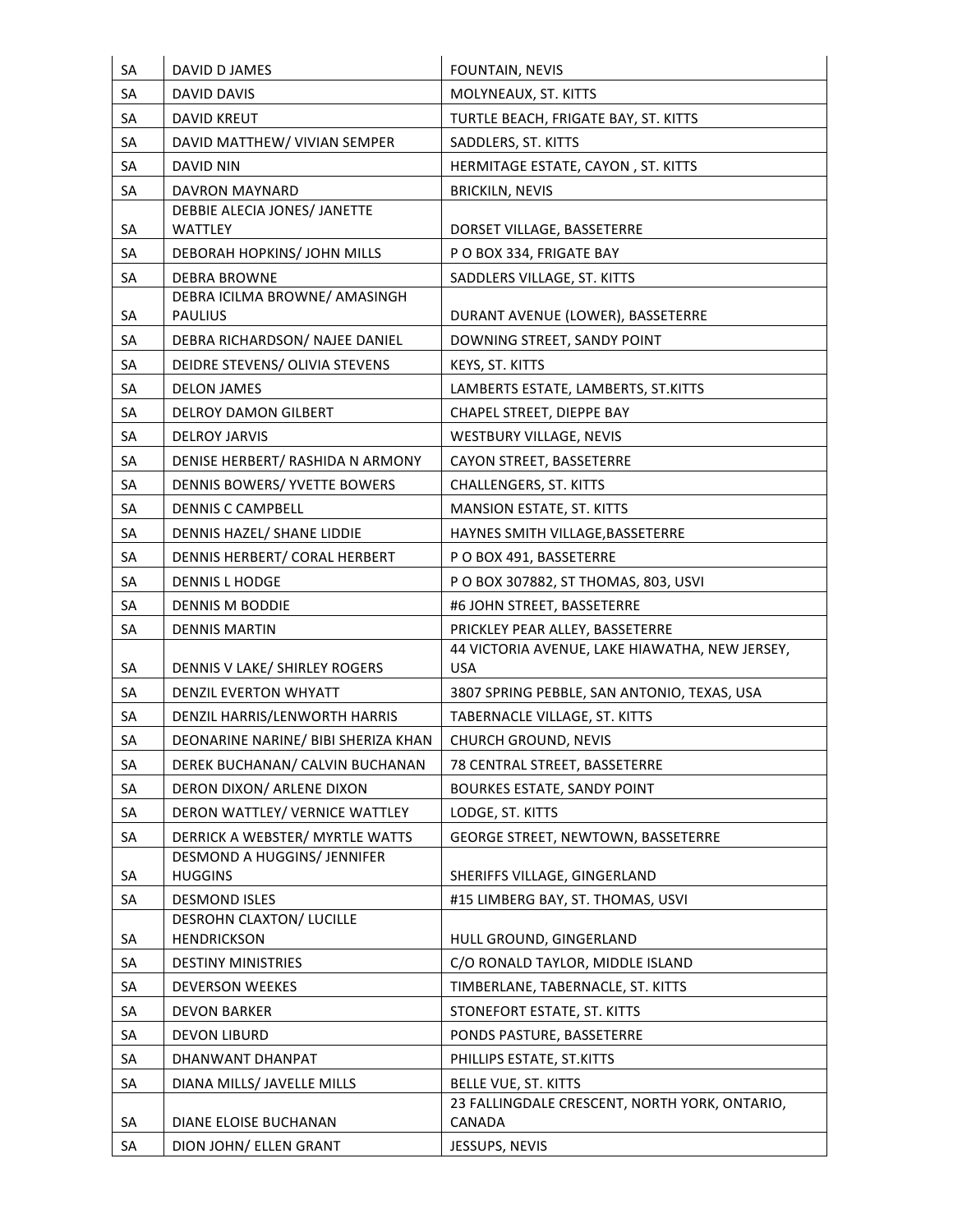|    |                                                              | C/O DISASTER COORDINATOR, MARKET STREET,        |
|----|--------------------------------------------------------------|-------------------------------------------------|
| SA | DISASTER FUND (FIREVICTI                                     | CHARLESTOWN                                     |
| SA | DONALD WARD/VIOLA MORTON                                     | COX, GINGERLAND                                 |
| SA | DONILO PEGUERO ORTEGA                                        | PARK RANGE (EAST), BASSETERRE                   |
| SA | DONNA WALLACE                                                | ROBIN STREET, BIRD ROCK, BASSETERRE             |
|    | DONNETTE CROSSLEY (EXP                                       |                                                 |
| SA | A/C)/CODEISHA CROSSLEY                                       | CRAB HILL, SANDY POINT                          |
| SA | DONNETTE CROSSLEY/ CORDEISHA<br><b>CROSSLEY</b>              | THE ALLEY, SANDY POINT,                         |
| SA | <b>DORIS BENJAMIN</b>                                        | NEW PONDS SITE, BASSETERRE                      |
| SA | DORIS PITT/ ANGELA PITT                                      | ST PETERS, ST. KITTS                            |
|    | DUNCAN'S BUILDING CONSTRUCTION &                             |                                                 |
| SA | <b>REP</b>                                                   | CRAB HILL, SANDY POINT                          |
|    |                                                              | C/O KENURICK & ADDISON DUNCAN, CRAB HILL, SANDY |
| SA | <b>DUNCAN'S TRUST FUND</b>                                   | <b>POINT</b>                                    |
| SA | DWAYNE DASENT/VELDA IRISH                                    | RUSSELL VILLAGE, BASSETERRE                     |
| SA | <b>DWIGHT ARCHIBALD/ PAULETTE</b><br>ARCHIBALD               | HERMITAGE VILLAGE, CAYON                        |
|    |                                                              |                                                 |
| SA | <b>DWIGHT KEVIN RODRIGUES</b>                                | HALF WAY TREE, ST. KITTS                        |
| SA | <b>DWIGHT PEETS (SR)</b><br><b>DWIGHT THOMPSON/ SHEVERN</b>  | CLEVERLY HILL, SANDY POINT                      |
| SA | <b>WILLIAMS</b>                                              | KEYS, ST. KITTS                                 |
| SA | EARILL SERGEANT/ JOHAN NISBETT                               | THE VALLEY, VIRGIN GORDA                        |
| SA | <b>EARL ANDREW CLAXTON</b>                                   | LOVER'S LANE, CAYON (LOWER), ST. KITTS          |
| SA | EARL BONCAMPER/ROSE E BONCAMPER                              | RAHKOILANKATU 49, 13210 HAMEENLINNA, FINLAND    |
| SA | <b>EARL MANNERS</b>                                          | VICTORIA ROAD, BASSETERRE                       |
| SA | EARL MERCHANT/ LERNICE CAINES                                | #70 NEW ROAD HOUSING PROJECT, ST. PETERS        |
| SA | EARL MORTON/ EARL R DEMMING                                  | NEVIS STREET, BASSETERRE                        |
|    | <b>EASTERNS COMMUNITY IMPROVEMENT</b>                        |                                                 |
| SA | <b>CLUB</b>                                                  | C/O NIGEL WATTLEY, RAMSBURY SITE, CHARLESTOWN   |
|    | EBENEZER GARDENER/ MELVINA                                   |                                                 |
| SA | <b>SIMPSON</b>                                               | MAIN STREET, SADDLERS, ST. KITTS                |
| SA | EDITH KENT/ EVERTON HUGGINS                                  | PO BOX 6243, SUNNY ISLE, ST. CROIX              |
| SA | EDITH PAUL/ ANNASTACIA WILLIAMS                              | ST PETERS, ST. KITTS                            |
| SA | <b>EDUARDO SANCHEZ</b>                                       | HERMITAGE ESTATE, CAYON, ST. KITTS              |
| SA | EGBERT STAPLETON/ TANYA STAPLETON                            | P.O. BOX 8354, ST. THOMAS, USVI                 |
| SA | EILEEN HODGE/TRACY WATTLEY                                   | CAYON, ST. KITTS                                |
|    | EION ULVIC SMITHEN/ LORNA ELAINE                             |                                                 |
| SA | <b>WRIGHT</b>                                                | 104 SHAKESPARE ROAD, IPSWICH, UK                |
| SA | ELAINE LIBURD/ ALANA BURROUGHS<br>ELAINE MONICA M HODGE/MARY | SPOONERS, CAYON                                 |
| SA | <b>WOODLEY</b>                                               | FRANKLANDS, P O BOX 370, OLD ROAD               |
| SA | ELDINA LEWIS/ CLARICE COTTON                                 | BELLE VUE, ST. KITTS                            |
| SA | <b>ELDON LEWIS</b>                                           | <b>MANSION ESTATE, ST. KITTS</b>                |
| SA | <b>ELDON SCOTT</b>                                           | STONE FORT ESTATE, ST. KITTS                    |
| SA | ELIZA AGATHA NICHOLLS                                        | <b>VERCHILDS, ST. KITTS</b>                     |
|    | ELIZA EDINBOROUGH/ PETRONA                                   |                                                 |
| SA | <b>EDINBOROUGH</b>                                           | DOUGLAS' ESTATE, ST. PETERS                     |
| SA | <b>ELIZABETH ARMONY</b>                                      | P O BOX 338, BASSETERRE                         |
| SA | <b>ELLIS GREGORY</b>                                         | BELMONT ESTATE, ST. PAULS, ST. KITTS            |
| SA | ELPHLIN WARNER                                               | COTTON GROUND,                                  |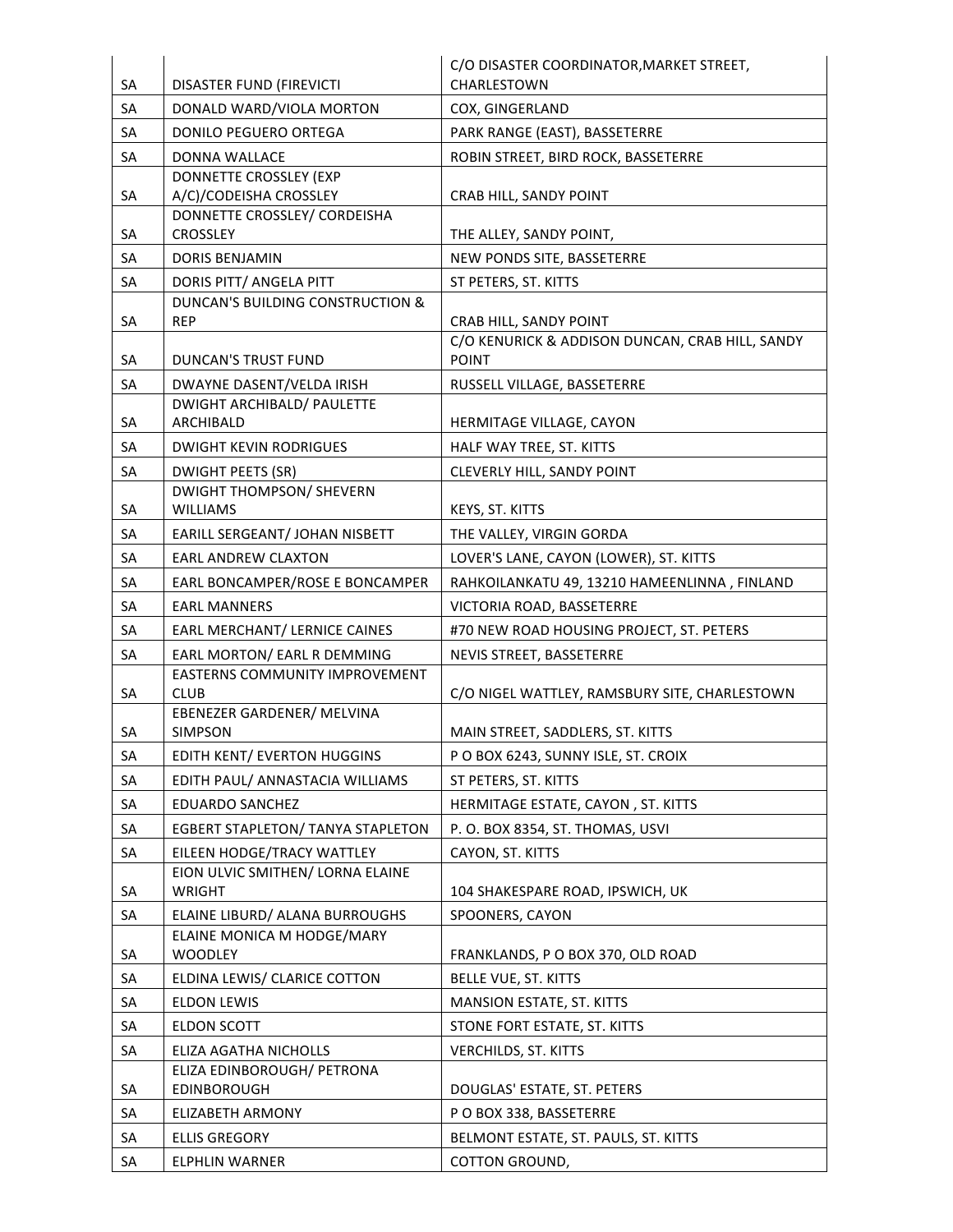| SA | ELROY GILLARD/ VERDEL GILLARD                                 | SADDLERS, ST. KITTS                                           |
|----|---------------------------------------------------------------|---------------------------------------------------------------|
| SA | <b>ELROY ROBERTS/ MAVIS ROBERTS</b>                           | CAYON (UPPER), ST. KITTS                                      |
|    | ELSINA LANGLEY/ IRIS JESSICA M.                               |                                                               |
| SA | <b>BRAZIER</b>                                                | SADDLERS PROJECT, ST. KITTS                                   |
| SA | ELSROY DORSET/ INGRID POWELL                                  | IRISH TOWN BAY ROAD, BASSETERRE                               |
| SA | ELTON TUITT/ ROSETTA TUITT                                    | ST PAULS, ST. KITTS                                           |
| SA | ELVI ANTONIO FRANCISCO                                        | FARMS ESTATE, SANDY POINT                                     |
| SA | ELVIRA NILES/ ILETA FULTON<br>ELVON TANZIEL PEMBERTON/ YVONNE | CENTRAL STREET, BASSETERRE                                    |
| SA | <b>DESUZA</b>                                                 | MIDDLE ISLAND, ST. KITTS                                      |
| SA | ELZEVA O'LOUGHLIN/ WILLIAM DOLPHIN                            | BELLE VUE, ST. KITTS                                          |
|    | <b>EMANUEL HENDRICKSON/ GEORGE</b>                            |                                                               |
| SA | <b>MORRIS</b>                                                 | RIVER PATH, GINGERLAND                                        |
| SA | <b>EMERSON DAVIS/ MARGERY DAVIS</b>                           | MANSION, ST. KITTS                                            |
| SA | ENID BROWNE/ SYLVESTER TYSON                                  | PHILLIPS', ST. KITTS                                          |
| SA | <b>ENID DOWE</b>                                              | 76 CLARRENDON ROAD, VALLEY RANGE, MANCHESTER,<br>UK           |
| SA | <b>ENID HARRIS</b>                                            | SADDLERS, ST. KITTS                                           |
| SA | <b>ENMANUEL JIMENEZ</b>                                       | STAPLETON ESTATE, ST. PETERS                                  |
| SA | <b>ENRIQUE A. LORENZO</b>                                     | <b>BATH VILLAGE, NEVIS</b>                                    |
| SA | ERALD NICHOLAS/ LUCIAN HODGE                                  | LODGE ESTATE, ST. KITTS                                       |
| SA | <b>EREIS PEREZ</b>                                            | LYNCHES ESTATE, SADDLERS, ST. KITTS                           |
| SA | ERIKA STAPLETON/ DESIREE STAPLETON                            | CLAY GHAUT, GINGERLAND                                        |
| SA | ERMINE LAWRENCE/ THEOPHILUS KELLY                             | WEBBES GROUND, GINGERLAND                                     |
| SA | <b>ERMINE TWEED</b>                                           | LOWER PROJECT, SADDLERS, ST. KITTS                            |
| SA | ERROL KELLAWAN                                                | PHILLIPS ESTATE, ST.KITTS                                     |
| SA | <b>ERVIN SUTTON/ SPENCER WATTS</b>                            | C/O SPENCER WATTS, P O BOX 1681, BASSETERRE                   |
| SA | ESAU BELLE/ MONSEL HARVEY                                     | PARSONS VILLAGE, ST. KITTS                                    |
| SA | ESTELLE JAMES/ EUNICE WELSH                                   | <b>CHALLENGERS, ST. KITTS</b>                                 |
| SA | <b>ESTELLE STAPLETON/BERNARD</b><br>STAPLETON                 | CAUNT STREET, NEWTOWN, BASSETERRE                             |
|    | <b>ESTHER AUGUSTINE/ ALEXANDER</b>                            |                                                               |
| SA | <b>AUGUSTINE</b>                                              | P O BOX 1406, BIRD ROCK, BASSETERRE                           |
| SA | <b>ESTON PRINGLE</b>                                          | GIBBONS VILLAGE, DIEPPE BAY, ST. KITTS                        |
| SA | EUGENE AMORY/ GLEN ENGLAND                                    | 2639 JEROME AVENUE, SOUTH BASEMENT, BRONX, NEW<br><b>YORK</b> |
|    |                                                               | 191 ACOMB STREET, RUSHOLME, MANCHESTER 14 4DY,                |
| SA | <b>EUGENE PALMER</b>                                          | UK                                                            |
| SA | EUTAMBU DOWNER                                                | STONEFORT ESTATE, ST. KITTS                                   |
| SA | <b>EVANS BROOKES</b>                                          | WEST FARM, ST. KITTS                                          |
| SA | EVELYN FREEMAN/LLEWELLYN FREEMAN                              | STONEY GROVE, NEVIS                                           |
| SA | EVELYN ROSA/HEATHER WILLIAMS                                  | BROWN HILL, NEVIS                                             |
| SA | <b>EVERETT ARMSTRONG</b>                                      | <b>ST PETERS</b>                                              |
| SA | <b>EVERTON HUGGINS / MAVIS GUMBS</b>                          | NEW GUINEA, ST. KITTS                                         |
| SA | <b>EVERTON POWELL/HUGHLEY WILLIAMS</b>                        | <b>BROWN PASTURE, NEVIS</b>                                   |
| SA | <b>EVRON THOMAS</b>                                           | DORSET, BASSETERRE                                            |
| SA | <b>EYON BOWEN</b>                                             | LAMBERTS ESTATE, LAMBERTS                                     |
| SA | FABIAN C S WILLIAMS/ CASILDA LAPSLEY                          | #4 MANCHESTER AVENUE, BASSETERRE                              |
| SA | FELEACIA ESDAILLE/ CHANTEL ESDAILLE                           | <b>CHURCH GROUND, NEVIS</b>                                   |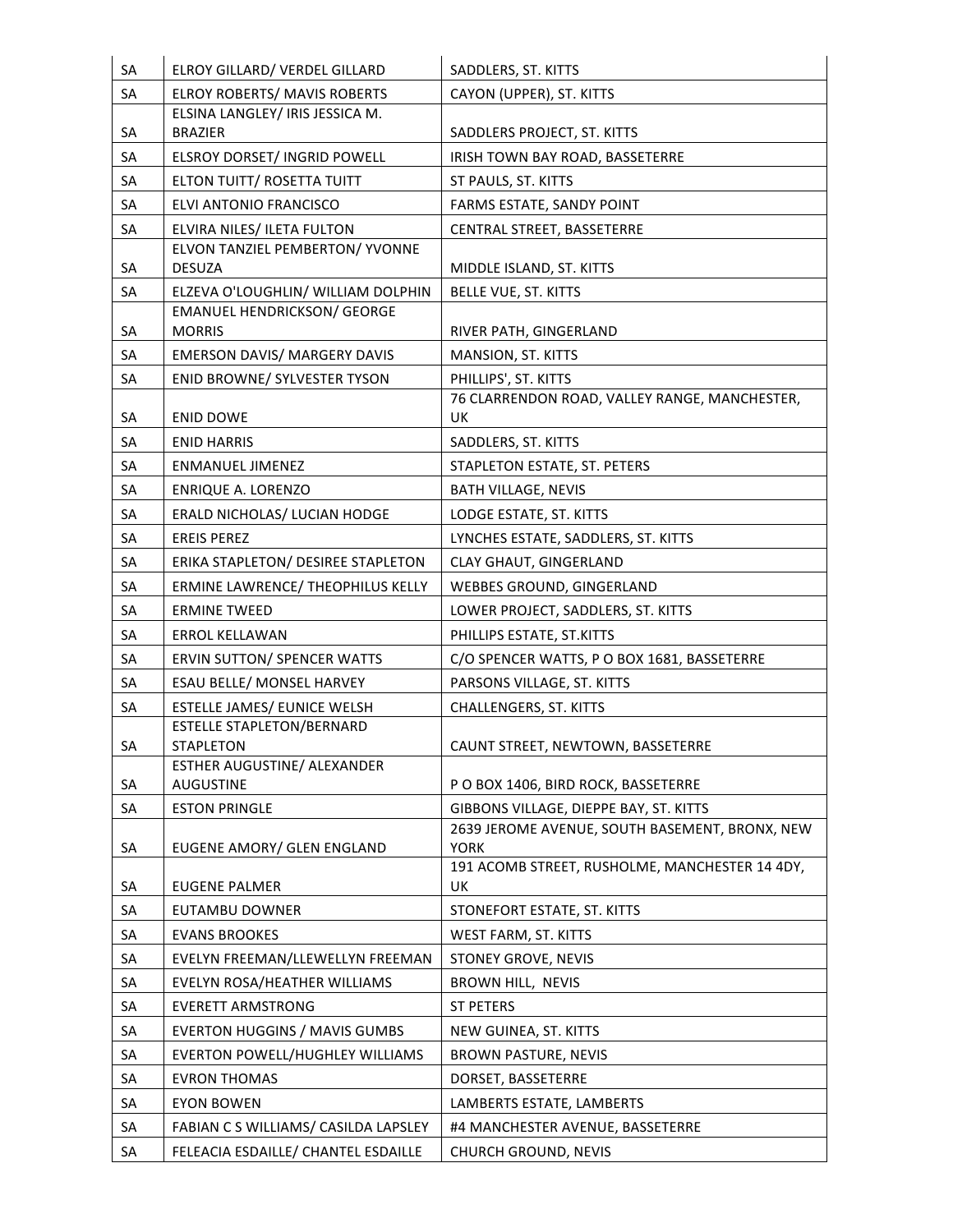| <b>SA</b> | <b>FELIX LAKE</b>                                            | HERMITAGE ESTATE, CAYON, ST. KITTS               |
|-----------|--------------------------------------------------------------|--------------------------------------------------|
| <b>SA</b> | FELIX WALTERS/ SHIMEI WALTERS                                | THOMPSON STREET, PONDS PASTURE, BASSETERRE       |
|           | FEMALE CRICKET LEAGUE FUND RAISING                           |                                                  |
| <b>SA</b> | <b>COMMITTEE</b>                                             | C/O MARLIN ROBERTS, PONDS EXTENSION, BASSETERRE  |
| SA        | <b>FENTON WILLIAMS</b>                                       | <b>BOURKES ESTATE, SANDY POINT</b>               |
|           | <b>FERDINAND</b><br>MARDENBOROUGH/MATILDA                    |                                                  |
| SA        | MARDENBOROUGH                                                | <b>VERCHILDS, ST. KITTS</b>                      |
| SA        | FILIPE DE JESUS-MEDINA                                       | LYNCHES ESTATE, SADDLERS, ST. KITTS              |
| SA        | <b>FITZROY BLOICE</b>                                        | MALONE AVENUE (UPPER), BASSETERRE                |
| <b>SA</b> | <b>FLOYD KENNETH WILLETT</b>                                 | LODGE, ST. KITTS                                 |
| SA        | <b>FLOYD ROBINSON</b>                                        | GOVERNMENT ROAD, CHARLESTOWN                     |
|           | FRANCELLA STEPHENS/ HILTON                                   |                                                  |
| SA        | <b>DUPORTE</b>                                               | OLD ROAD, ST. KITTS                              |
| SA        | <b>FRANCES MORTON</b>                                        | THIBOU AVENUE, BASSETERRE                        |
| SA        | FRANCES RICHARDS/ ALDAIN HARRIS                              | WATERWORKS, CAYON, ST. KITTS                     |
|           |                                                              | 31 BRIARLYN AVENUE, BIRCHENCLIFFE, HUDDERSFIELD, |
| SA        | FRANCIS PLACID/ SHARMAN HUTTON                               | WEST YORKSHIRE, UK                               |
| SA        | FRANCISCA RAWLINS/ ENRIQUE<br><b>RAWLINS</b>                 | FORT THOMAS ROAD, BASSETERRE                     |
| <b>SA</b> | <b>FRANK EZEKIEL MATTHEW TY</b>                              | WATERWORKS, CAYON, ST. KITTS                     |
| SA        | FREDERICK BAKER/ ANGELICA SAUNDERS                           | PO BOX 1064, OGEES VILLAGE, ST. PETERS           |
|           |                                                              | 100-200 MURISON BLVD, SCARBOROUGH, ONTARIO,      |
| SA        | <b>FRONCHET DYER</b>                                         | CANADA                                           |
|           | FULL GOSPEL BUSINESSMEN'S                                    |                                                  |
| SA        | <b>FELLOWSHIP</b>                                            | PO BOX 583, BASSETERRE                           |
| <b>SA</b> | <b>G &amp; S ENTERPRISES</b>                                 | SIRGILLES, ST. KITTS                             |
| SA        | <b>GABINO S. SOSA</b>                                        | LYNCHES ESTATE, SADDLERS, ST. KITTS              |
| <b>SA</b> | <b>GAIL ISAAC</b>                                            | VICTORIA ROAD, BASSETERRE                        |
| SA        | <b>GAILYN HENDRICKSON</b>                                    | STATION STREET, SANDY POINT                      |
| SA        | <b>GARFIELD MICHAEL</b>                                      | WATERWORKS, CAYON, ST. KITTS                     |
| SA        | <b>GARLAND SEMPLE</b>                                        | STONEFORT ESTATE, ST. KITTS                      |
| SA        | <b>GARVIN WILFRED COLLINS</b>                                | PHILLIPS ESTATE, ST.KITTS                        |
|           |                                                              | #12 CALBOURNE CRESCENT, LONGSIGHT, MANCESTER,    |
| SA        | <b>GARY BUCHANAN</b>                                         | UK                                               |
| SA        | <b>GARY PETERS/ MICHELLE DUGGINS</b>                         | TRAFALGAR, BASSETERRE                            |
| SA        | <b>GEBHARD WELTE/ TERRY WELTE</b>                            | PO BOX 1761, FRIGATE BAY                         |
| SA        | <b>GEORGE CABEY/ MARY CABEY</b>                              | MARKET STREET (UPPER), BASSETERRE                |
| SA        | <b>GEORGE DIXON PRE-SCHOOL</b>                               | STATION STREET, SANDY POINT                      |
| SA        | <b>GEORGE HENDRICKSON</b>                                    | SHAW AVENUE (LOWER), BASSETERRE                  |
| SA        | <b>GEORGE HENDRICKSON/CHRISTOBELLE</b><br><b>HENDRICKSON</b> | FRANKLAND ROAD, OLD ROAD, ST. KITTS              |
| SA        | <b>GEORGE HICKS</b>                                          | LIBURD HILL, NEVIS                               |
|           | <b>GEORGE MORRIS/ ROSETTA</b>                                |                                                  |
| SA        | RICHARDSON                                                   | THE ALLEY, SANDY POINT,                          |
| SA        | <b>GEORGE RICHARDS/ CELINA RICHARDS</b>                      | CAYON (LOWER), ST. KITTS                         |
| SA        | <b>GERAD WARNER/EILEEN WARNER</b>                            | GOVERNMENT ROAD, CHARLESTOWN                     |
| SA        | <b>GERARD PHILLIP/ ROMAINE MURRAY</b>                        | STONE FORT ESTATE, STONE FORT, ST. KITTS         |
| SA        | <b>GERARD WATERS/ GAIL WATERS</b>                            | HAMILTON ESTATE, NEVIS                           |
| SA        | <b>GERHON JOSEPH</b>                                         | CAYON STREET, BASSETERRE                         |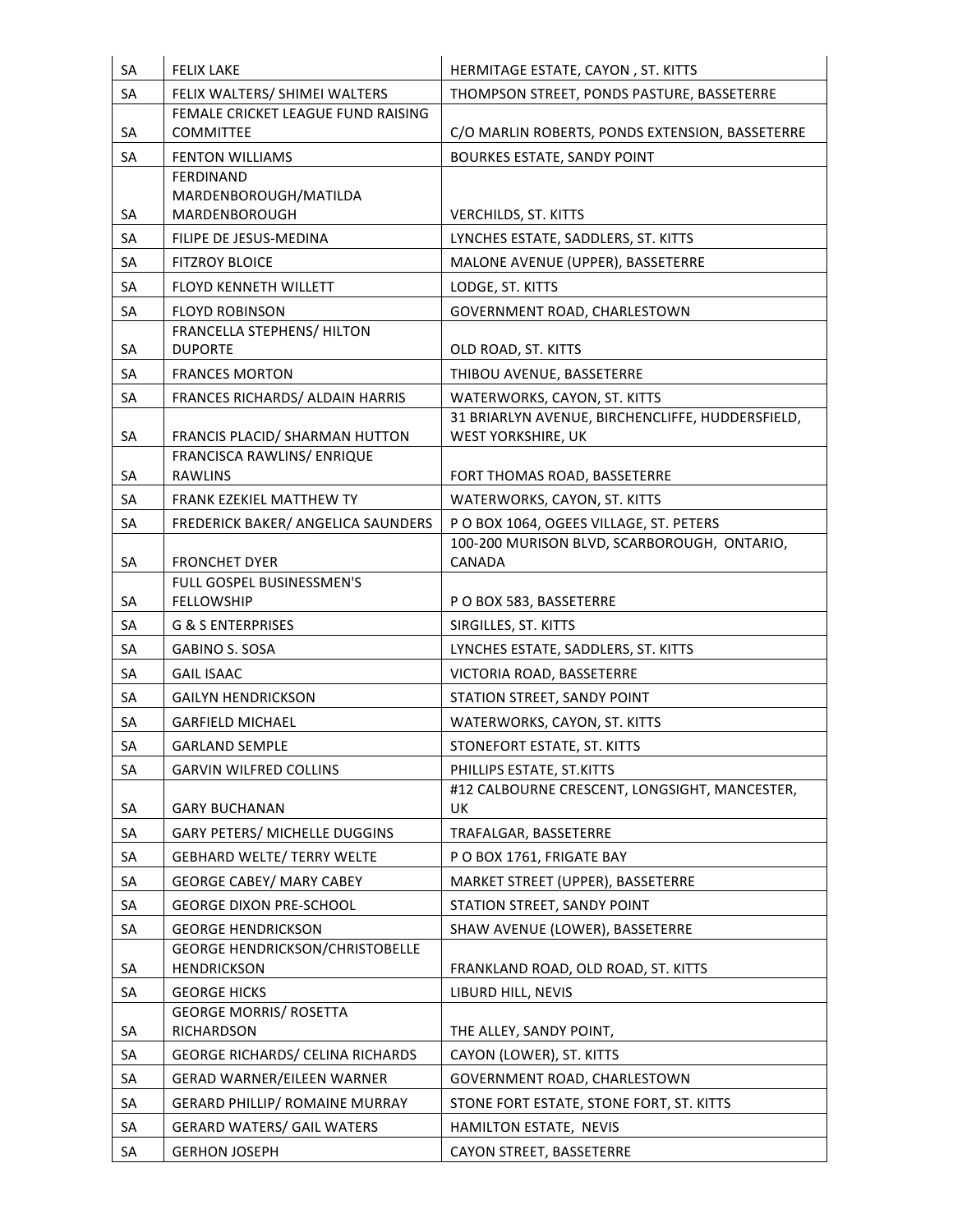| SA | <b>GERZEL P N MILLS</b>                                        | PARRAY'S VILLAGE, BASSETERRE                                |
|----|----------------------------------------------------------------|-------------------------------------------------------------|
| SA | <b>GILBERTO MOTA</b>                                           | FARMS ESTATE, SANDY POINT                                   |
| SA | <b>GIRL GUIDES ASSOCIATION</b>                                 | C/O VAPLE BURT, CAYON (UPPER), ST. KITTS                    |
| SA | <b>GLEN CHARLES</b>                                            | STONEFORT ESTATE, ST. KITTS                                 |
| SA | <b>GLEN SEUBARRAN</b>                                          | PHILLIPS ESTATE, ST.KITTS                                   |
| SA | <b>GLENDA SAMUEL/ WILBERT SAMUEL</b>                           | HERMITAGE ROAD, OLD ROAD                                    |
| SA | <b>GLENESE GLASFORD/ LELIA BUCHANAN</b>                        | MAIN STREET, SANDY POINT                                    |
|    | <b>GLENESHA ADEIMA HUGHES/ ELVIS</b>                           |                                                             |
| SA | <b>SMITH</b>                                                   | KEYS, ST. KITTS                                             |
| SA | <b>GLENFORD ELLIOTT/ ANCERE ELLIOTT</b>                        | NEWTON GROUND, ST. KITTS                                    |
| SA | <b>GLENFORD THOMAS/ IRIS THOMAS</b>                            | FARM SITE, SANDY POINT                                      |
| SA | <b>GLENNIS DORE/PERINE DORE</b>                                | BATH, CHARLESTOWN, NEVIS                                    |
| SA | <b>GLENVILLE NISBETT/ DEBORAH NISBETT</b>                      | JESSUPS, NEVIS                                              |
| SA | GLYNN ARCHIBALD/ GALE ARCHIBALD                                | 116 NORBURY AVENUE, WATFORD, HERTFORDSHIRE,<br>WD24 4PD, UK |
| SA | <b>GOLDA HALLIDAY</b>                                          | STAPLETON VILLAGE, ST. PETERS                               |
| SA | GOLDA HALLIDAY/ TYRONE HALLIDAY                                | STAPLETON VILLAGE, ST. PETERS                               |
| SA | <b>GORDON LAWSON</b>                                           | GREENLANDS, BASSETERRE                                      |
| SA | <b>GRAEME NELSON/SHARON NELSON</b>                             | 229-14 144 AVENUE, ROSEDALE, NEW YORK, USA                  |
| SA | <b>GREGORY STAPLETON/ ANDREA SIMON</b>                         | <b>COTTON GROUND, NEVIS</b>                                 |
| SA | <b>GRETA JACKSON/ MELINDA HANLEY</b>                           | STAPLETON VILLAGE, ST. PETERS                               |
| SA | <b>GRETNA THOMAS/IRIS THOMAS</b>                               | FARM SITE, SANDY POINT                                      |
| SA | <b>GWENDOLINE HORN</b>                                         | 2 GARTON VIEW, EAST END PARK, WEST YORKSHIRE, UK            |
| SA | <b>GWENDOLYN ELMONA ISAAC/ AVRIL</b><br><b>DELORES BRADLEY</b> | LIMEKILN EXT, BASSETERRE                                    |
| SA | GWYNETH VANESSA WILLIAMS/ ODELCIA<br><b>WILLIAMS</b>           | <b>GODWIN'S GHAUT, ST. KITTS</b>                            |
| SA | <b>HACKIM JAFARALLIE</b>                                       | BELMONT ESTATE, ST. PAULS, ST. KITTS                        |
| SA | <b>HANSEL FLEMING</b>                                          | 3935 WILDER AVENUE, BRONX, NEW YORK, USA                    |
| SА | HARRY N. MOHAN                                                 | <b>BOURKES ESTATE, SANDY POINT</b>                          |
| SA | HECTOR CASTILLO MARTINEZ                                       | STAPLETON ESTATE, ST. PETERS                                |
| SA | HECTOR CASTRO VILORIO                                          | STAPLETON ESTATE, ST. PETERS                                |
| SA | HEERALALL                                                      | LAMBERTS ESTATE, LAMBERTS, ST.KITTS                         |
| SA | HEERAWATTIE DHARAMRAJ                                          | RAMSBURY, CHARLESTOWN                                       |
| SA | HELEN MOORE/ AKEEM MOORE                                       | FIENNES AVENUE (CENTRAL), BASSETERRE                        |
|    | HELENA RICHARDSON/ FREDERICK                                   |                                                             |
| SA | <b>GRIFFIN</b>                                                 | <b>WADES STREET, CAYON</b>                                  |
| SA | <b>HENRIETTA FRANCIS</b>                                       | TABERNACLE, ST. KITTS                                       |
| SA | HENRY ALBERTO L. MERCEDE                                       | FARMS ESTATE, SANDY POINT                                   |
| SA | <b>HENRY MIGUEL TIBURCIO</b>                                   | FARMS ESTATE, SANDY POINT                                   |
| SA | HENRY OSBORNE GUISHARD                                         | 27 OXFORD ROAD, HARROW, MIDDLESEX, UK                       |
| SA | HUGHBURN CAMPBELL                                              | STONEFORT ESTATE, ST. KITTS                                 |
|    | HUMPHREY BENJAMIN/ RUPERT                                      |                                                             |
| SA | CHALLENGER                                                     | BATH, CHARLESTOWN, NEVIS                                    |
| SA | HYACINTH RICHARDS/ DORA DEMMING                                | 3219-48 ST NE, CALGARY AB, CANADA T1Y 1H4                   |
| SA | <b>IAN CLAXTON</b>                                             | CRADDOCK ROAD, CHARLESTOWN                                  |
| SA | ICEN WILLIAMS/ ORETHA WILLIAMS                                 | OTTLEYS, ST. KITTS                                          |
| SA | IDETHA SMITHEN/ERMINE SMITHEN                                  | OLD ROAD, ST. KITTS                                         |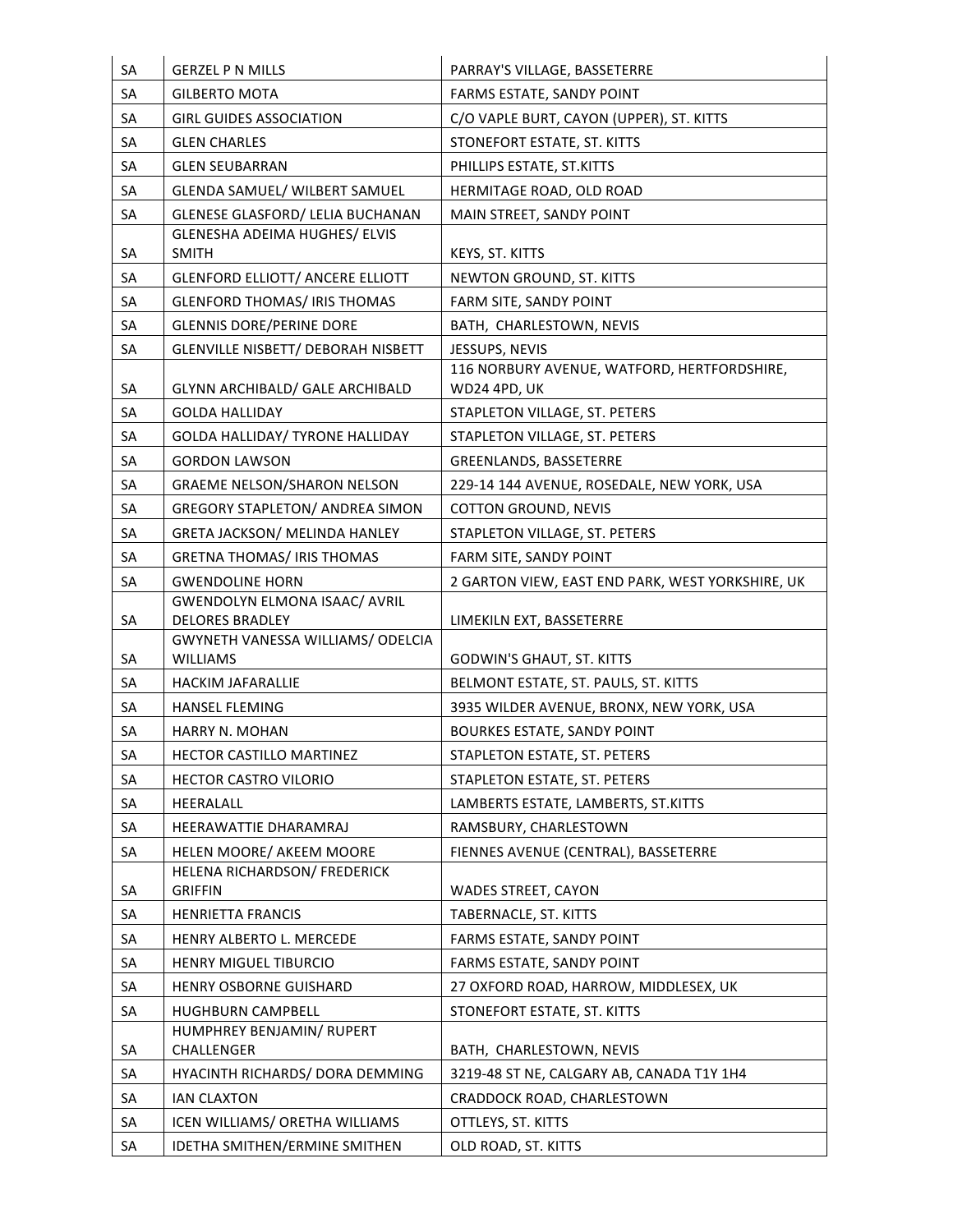| SA        | IN YOUR FACE                                         | P O BOX 884, BASSETERRE                                             |
|-----------|------------------------------------------------------|---------------------------------------------------------------------|
| SA        | <b>INDRAJ KOARLALL</b>                               | LYNCHES, SADDLERS                                                   |
| <b>SA</b> | <b>INEZ SMITH</b>                                    | GOVERNMENT ROAD, CHARLESTOWN                                        |
| SA        | <b>IONA VALERIE FORD</b>                             | <b>GODWIN GHAUT, ST. KITTS</b>                                      |
| SA        | <b>IONIE HUTTON/ DOREEN WARNER</b>                   | POND SITE EXTENSION, BASSETERRE                                     |
| SA        | IONIE JAMES/ EUSTON A SAMUEL                         | 2850 BRONX PARK EAST, APT. 2Q, P O BOX 151, BRONX,<br>NEW YORK, USA |
| SA        | IONIE STURGE/ANGELA DAVID                            | CRADDOCK ROAD, CHARLESTOWN                                          |
| SA        | IONIE WILLIAMS/ CLIVE WILLIAMS                       | POND SITE EXTENSION, BASSETERRE                                     |
| SA        | IRENE THOMAS/ LAVEDA THOMAS                          | CONTANT 619, ST. THOMAS, USVI                                       |
| SA        | IRIS JONES/ MARVA NISBETT                            | HERBERT STREET, BASSETERRE                                          |
| SA        | IRIS RUBAINE/ MARY PHIPPS                            | BANK LANE, SADDLERS, ST. KITTS                                      |
| SA        | <b>IROY NISBETT</b>                                  | NEVIS STREET, BASSETERRE                                            |
| SA        | IRVIN L BART/ INETHA BART                            | <b>CUNNINGHAM STREET, BASSETERRE</b>                                |
| SA        | ISAAC A GARDNER/ ISAAC LEWIS                         | 2400 HUNTER AVE 8B, BRONX, NEW YORK, USA                            |
| SA        | ISHA WYATT/ WARREN WYATT                             | THE ALLEY, SANDY POINT,                                             |
| SA        | ISSADY LIBURD-DASENT/ JOSETTE<br><b>LIBURD</b>       | DORSET, BASSETERRE                                                  |
| SA        | IVAN HANLEY JR/ IVAN HANLEY SR                       | PONDS PASTURE, BASSETERRE                                           |
| SA        | <b>IVENIA CODRINGTON/ RODAMUND</b><br><b>BEAZAR</b>  | MORNING STAR, NEVIS                                                 |
| SA        | IVY MILLS/ JAMES HERBERT                             | POND ROAD, BASSETERRE                                               |
| SA        | JACINTHA RAWLINS/ AKEEM RAWLINS                      | MAIN STREET, SADDLERS, ST. KITTS                                    |
| SA        | JACKIE BAYLIS-FERLANCE/ STEVENSON<br><b>FERLANCE</b> | MOUNT LILY, NEVIS                                                   |
| SA        | JACQUELINE V SUTTON                                  | MILLIONAIRE STREET, BASSETERRE                                      |
| SA        | JADOONANAN MALCHAN                                   | STONEY GROVE, NEVIS                                                 |
| SA        | JALKISHIN NARAINDAS PURSWANI                         | 43 GOLD FINCH ROAD, POINT BLANCH, ST. MAARTEN                       |
| SA        | <b>JAMEEL E WATTLEY</b>                              | TUCKETT STREET, PONDS PASTURE, BASSETERRE                           |
| SA        | JAMEISHA GARDINER/ SHAVIA<br><b>GARDINER</b>         | PARSONS VILLAGE, ST. KITTS                                          |
| SA        | JAMES A EDINBOROUGH/ ANNETTE<br>PATRICIA PEMBERTON   | CRAB HILL, SANDY POINT                                              |
| SA        | <b>JAMES A GATON</b>                                 | #74 CENTRAL STREET, BASSETERRE                                      |
| SA        | JAMES CABLE/ BETTY ANDERSON                          | FAHIE STREET, SAANDY POINT                                          |
| SA        | JAMES DAVIS/ ELD WILLIAMS                            | PARRAYS VILLAGE, ST. PETERS                                         |
| SA        | JAMES DUNCAN/ BEVERLY RAWLINS                        | <b>BUCKLEYS ESTATE, BASSETERRE</b>                                  |
| SA        | JAMES E ARTHURTON/ NORTON<br><b>HERBERT</b>          | SHADWELL ESTATE, BASSETERRE                                         |
| SA        | JAMES GATRALL/ ELIZABETH GATRALL                     | 12096 NORTH PACIFIC AVENUE, TECUMSEH, ONTARIO<br>N8N 4S6, CANADA    |
| SA        | JAMES HENDERSON/ MILDRED PHOENIX                     | SADDLERS, ST. KITTS                                                 |
| SA        | <b>JAMES LUTHER MAYNARD</b>                          | C/O LOUVINA MAYNARD, P O BOX 175, DORSET,<br>BASSETERRE,            |
| SA        | JAMES TAYLOR/ CAMELITA TAYLOR                        | NEW ROAD, ST. PETERS                                                |
| SA        | JAMES WEBBE/ KAREN AMORY                             | GOVERNMENT ROAD, CHARLESTOWN                                        |
| SA        | JAMIE HARIGAN/ ELVIS PEMBERTON                       | CHALLENGERS VILLAGE, ST. KITTS                                      |
| SA        | JANE BUTLER/TSHAI BAILEY                             | 6206 ROCK SPRINGS ROAD, LITHONIA, GEORGIA, USA                      |
| SA        | <b>JANET NIAS</b>                                    | KING STREET, BASSETERRE                                             |
|           |                                                      |                                                                     |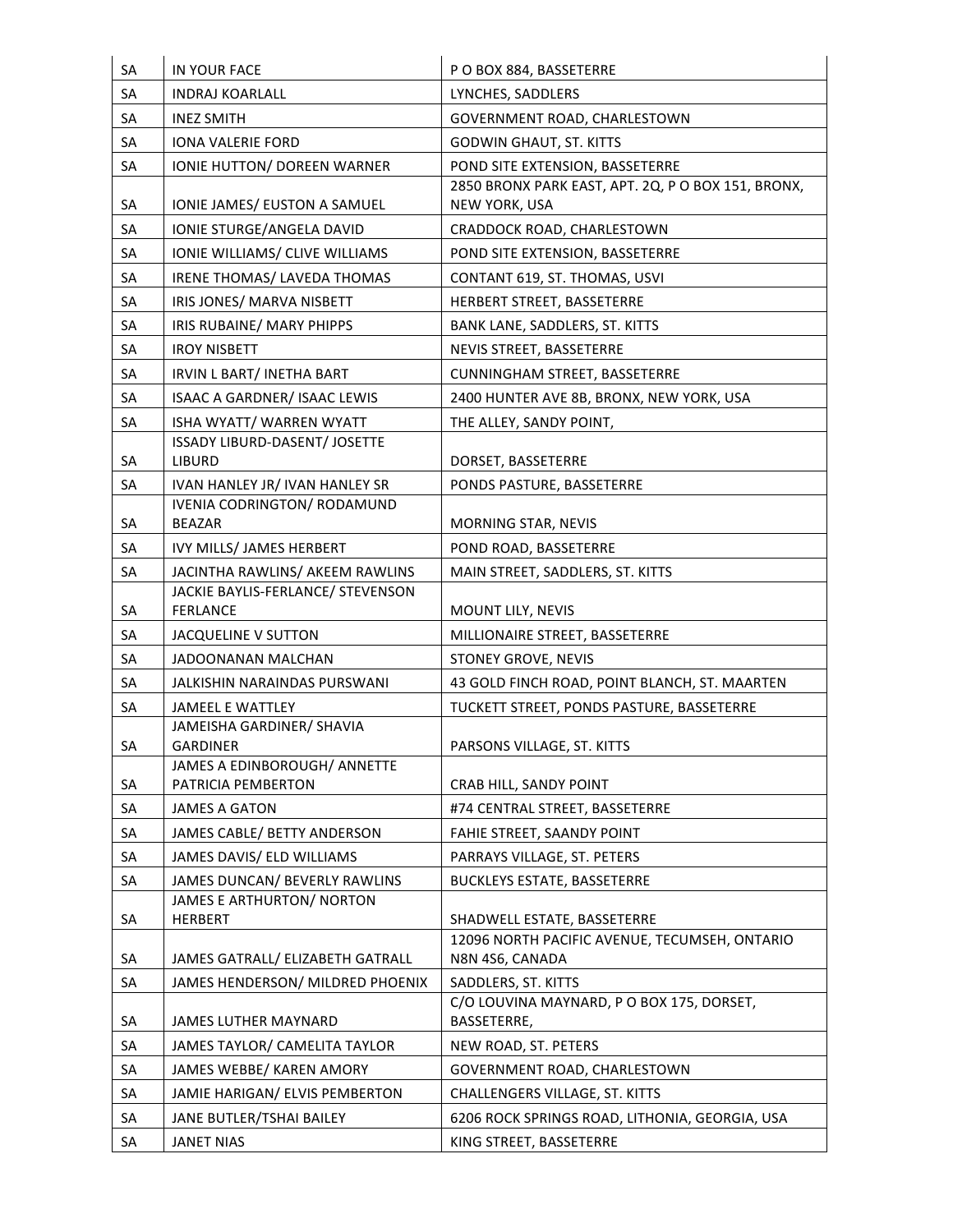| SA       | JANICE BOLUS/ SHEQUAN BOLUS                           | YARD HILL, PHILLIPS VILLAGE, ST. KITTS                               |
|----------|-------------------------------------------------------|----------------------------------------------------------------------|
|          | JANICE SONIA EDWARDS/ SHERMON<br><b>STEVENS</b>       |                                                                      |
| SA       |                                                       | BELLE VUE, ST. KITTS                                                 |
| SA       | JASMINE AUDAIN/ ARLENE TATEM                          | 68 BUCKLEYS SITE, BASSETERRE                                         |
| SA       | JASMINE AUDAIN/ ARLENE TATEM                          | 68 BUCKLEYS SITE, BASSETERRE                                         |
| SA       | JASMINE HARRIS/ PEARLINA HARRIS                       | <b>COLLEGE HOUSING, BASSETERRE</b>                                   |
| SA       | <b>JASMINE JONES</b><br>JASMINE JONES/ ROYSTON TURULE | FRIGATE BAY, ST. KITTS                                               |
| SA       | <b>JONES</b>                                          | FRIGATE BAY, ST. KITTS                                               |
| SA       | JASON CONNOR/ TAMESHA ALLEN                           | #65 NEW ROAD HOUSING PROJECT, ST. PETERS                             |
| SA       | <b>JASSET MARI CAINES</b>                             | VERCHILDS, ST. KITTS                                                 |
| SA       | <b>JEAN HODGE</b>                                     | CLEVERLY HILL, SANDY POINT                                           |
| SA       | JEET NARINE GANPAT                                    | STONEFORT ESTATE, ST. KITTS                                          |
| SA       | <b>JENNIFER LEE</b>                                   | TEMPLE ALLEY, BASSETERRE                                             |
| SA       | JERMAINE MERRITT/ KENISHA MERRITT                     | <b>BUCKLEYS ESTATE, BASSETERRE</b>                                   |
|          | JERMAINE UNDERWOOD/ VINCENT                           |                                                                      |
| SA       | <b>PAYNE</b>                                          | CHILDRENS HOME, FORTLANDS, BASSETERRE                                |
| SA       | JEROME HERBERT/ HELENA HERBERT                        | MONKEY HILL (LOWER), ST. PETERS                                      |
| SA       | <b>JERRY BRACKIN</b>                                  | LAMBERTS ESTATE, ST. KITTS                                           |
| SA       | JERRY O'NEIL WEBB/ ADOLPHUS GUMBS                     | C/O HERITAGE PLAZA, CHARLESTOWN                                      |
| SA       | JERVIN DOUGLAS/ JERMAINE DOUGLAS                      | ST JOHNSTON VILLAGE, BASSETERRE                                      |
| SA       | <b>JESUS RAMIREZ</b>                                  | HERMITAGE ESTATE, CAYON, ST. KITTS                                   |
| SA       | JOAN CONNOR/ SAMUEL CONNOR                            | WILLIAMS STREET, PONDS PASTURE, BASSETERRE                           |
| SA       | JOAN RAWLINS/ VANESSA RAWLINS                         | STATION STREET, OLD ROAD                                             |
|          | JOEL ARCHIBALD/ RUTH FRANCOIS                         | P O BOX 1673, CORNER OF MARKET & CAYON STREETS,<br><b>BASSETERRE</b> |
| SA<br>SA | JOEVIN RITCHEN/ EULINIS DOWELL                        | TAYLORS RANGE PROJECT, BASSETERRE                                    |
|          | JOHN BENJAMIN SUTTON/WESTON                           |                                                                      |
| SA       | <b>WARD</b>                                           | <b>COLLEGE STREET (UPPER), BASSETERRE</b>                            |
| SA       | JOHN BLAKE/ ALICIA BLAKE                              | DIEPPE BAY, ST. KITTS                                                |
| SA       | JOHN BRIDGEWATER/ VAUNZELL CLARKE                     | WESTBURY VILLAGE, NEVIS                                              |
| SA       | <b>JOHN CARDIN</b>                                    | BOYDS, ST. KITTS                                                     |
| SA       | JOHN FERNANDEZ                                        | FARMS ESTATE, SANDY POINT                                            |
| SA       | JOHN H C FRANCIS                                      | SEA BREEZE AVENUE, SADDLERS                                          |
| SA       | JOHN J BROWNE                                         | C/O FRANKLIN DORSET, BASSETERRE                                      |
| SA       | JOHN WILLIAMS/ VENETTA WILLIAMS                       | GIBBONS, DIEPPE BAY, ST. KITTS                                       |
| SA       | <b>JOLENE SIMPSON</b>                                 | #15 HORIZONS VILLA, FRIGATE BAY, ST. KITTS                           |
| SA       | <b>JOSE A MONTERO</b>                                 | FARMS ESTATE, SANDY POINT                                            |
| SA       | JOSE DOLORES DE LOS SANTOS                            | FARMS ESTATE, SANDY POINT                                            |
| SA       | JOSE JESUS MATEO                                      | HERMITAGE ESTATE, CAYON, ST. KITTS                                   |
| SA       | JOSE LOPEZ POZO                                       | HERMITAGE ESTATE, CAYON, ST. KITTS                                   |
| SA       | JOSE MANUEL CONSORO                                   | STAPLETON ESTATE, ST. PETERS                                         |
| SA       | <b>JOSE VICIOSO</b>                                   | HERMITAGE ESTATE, CAYON, ST. KITTS                                   |
| SA       | JOSEAH ELLIOTT/ IRIS JONES                            | SHADWELL SITE, BASSETERRE                                            |
| SA       | JOSEPH HAZEL                                          | GREENLANDS, BASSETERRE                                               |
| SA       | JOSEPH JOHNSON/ KAYA ISAAC                            | <b>COLLEGE STREET, BASSETERRE</b>                                    |
| SA       | JOSEPH LEWIS/ SHELDON WOODS                           | <b>CRANSTON ESATE, ST. KITTS</b>                                     |
| SA       | JOSEPH MARSHAM/ VIRGINIA                              | 819 SAN DOMINGO DRIVE, ORLANDO, FLORIDA                              |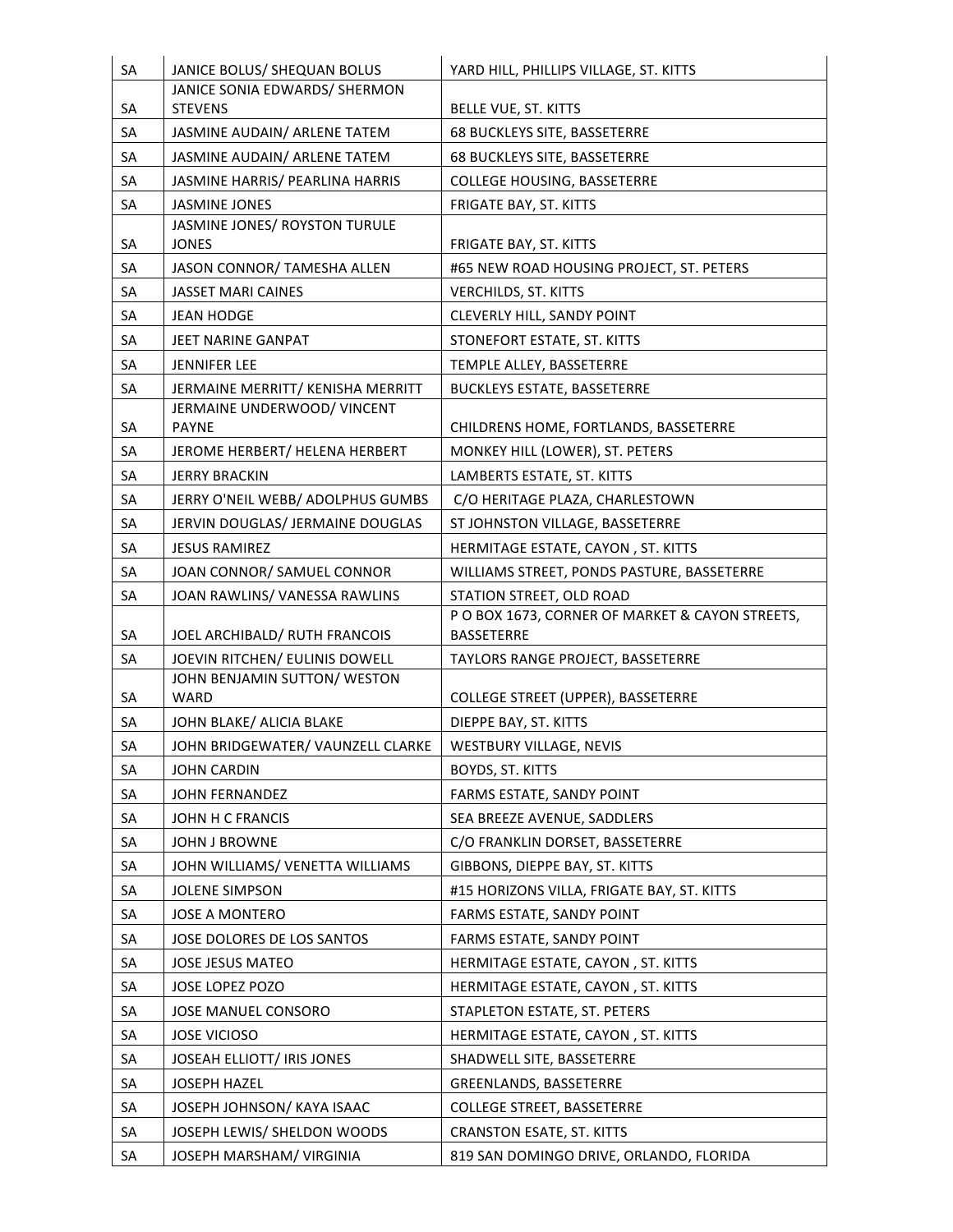|           | <b>MARSHAM</b>                                        |                                                  |
|-----------|-------------------------------------------------------|--------------------------------------------------|
| SA        | JOSEPHINE BODDIE/ LESLIE BODDIE                       | CARTY'S PASTURE, TABERNACLE, ST. KITTS           |
| <b>SA</b> | <b>JOSHUA M SARASWATI</b>                             | LAMBERTS ESTATE, LAMBERTS                        |
| SA        | <b>JOSHUA ROUCH</b>                                   | #23 CARDIN AVENUE, BASSETERRE                    |
| SA        | JOSIAH LIVINGSTON WRENSFORD                           | MIDDLE ISLAND, ST. KITTS                         |
| SA        | JOYCELYN BROOKES/FELIX DANIEL                         | POND HILL, GINGERLAND                            |
| SA        | <b>JUAN A MARTE</b>                                   | STAPLETON ESTATE, ST. PETERS                     |
| SA        | <b>JUAN A PAREDES</b>                                 | FARMS ESTATE, SANDY POINT                        |
| SA        | <b>JUAN ASTACIO MATEO</b>                             | HERMITAGE ESTATE, CAYON, ST. KITTS               |
| <b>SA</b> | <b>JUAN CALDERON SOSA</b>                             | LYNCHES, SADDLERS, ST. KITTS                     |
| SA        | JUAN JACINTO DE LA CRUZ                               | FARMS ESTATE, SANDY POINT                        |
|           | JUAN MARIAMO BAUTISTA-VAEDESPIN/                      |                                                  |
| SA        | <b>GRECIA LORENZO-SANTOS</b>                          | <b>BROWN PASTURE, NEVIS</b>                      |
| SA        | <b>JUAN ROBELTO YAN</b>                               | FARMS ESTATE, SANDY POINT                        |
| SA        | <b>JUAN SORIANO</b>                                   | HERMITAGE ESTATE, CAYON, ST. KITTS               |
| SA        | <b>JUANITA MILLS/ LEROY MILLS</b>                     | TREE TOP HOUSING PROJECT, THE ALLEY, SANDY POINT |
| SA        | JUDITH HODGE/ DAMIEN PEMBERTON                        | HOLMES HILL, GINGERLAND, NEVIS                   |
| SA        | <b>JUDITH TOTA</b>                                    | <b>GEORGE STREET, BASSETERRE</b>                 |
| SA        | JUDY DUPONT/CARLTON DUPONT                            | CLEVERLY HILL, SANDY POINT                       |
| SA        | JULIA VANTERPOOL/ FELDON<br><b>CHALLENGER</b>         | IRISH TOWN BAY ROAD, BASSETERRE                  |
| SA        | <b>JULIAN BYRON/ TRACY BROWNE</b>                     | WILLETTS VILLAGE, ST. PAULS                      |
| SA        | <b>JULIAN DANIEL</b>                                  | P O BOX 1098, MATTINGLY HEIGHTS, BASSETERRE      |
| <b>SA</b> | JULIAN ELIAS DE LA CRUZ                               | FARMS ESTATE, SANDY POINT                        |
| SA        | <b>JULIANA GEORGE</b>                                 | <b>COLLEGE STREET (UPPER), ST. KITTS</b>         |
| SA        | <b>JULIO JACINTO</b>                                  | STAPLETON ESTATE, ST. PETERS                     |
| SA        | <b>JUNIOR CUFFY</b>                                   | CARDIN AVNEUE, BASSETERRE                        |
|           |                                                       | P O BOX 1173, EARLE'S APTS #5, WADES GARDEN,     |
| SA        | <b>JUNIOR E SMITH</b>                                 | <b>BASSETERRE</b>                                |
| SA        | <b>JUNIOR GRANT</b>                                   | LAMBERTS ESTATE, LAMBERTS                        |
| SA        | JUSTIN CAINES/ JEANETTE CAINES                        | LONG ALLEY, MANSION, ST. KITTS                   |
| SA        | <b>JUSTIN JAMES</b>                                   | HERBERT STREET, NEWTOWN, BASSETERRE              |
| SA        | KANDI-LEE REID/ CELIA REID                            | C/O CELIA REID, MATTINGLEY HEIGHTS, BASSETERRE   |
| SA        | KAREL NICOLE LAURENCE/ LOIUS<br><b>LAWRENCE III</b>   | PO BOX 726, FRIGATE BAY                          |
|           | KASHREE BUDHRAM/ DEOPAL DATT                          |                                                  |
| SA        | <b>HARDATT</b>                                        | CLAY GHAUT, GINGERLAND                           |
| SA        | KATHLEEN ADOLPHIN/ IAN SAUNDERS                       | FIG TREE, SANDY POINT                            |
| SA        | KATHLEEN DEGUIRE/ KOREN DEGUIRE                       | 4739 CARPENTER AVENUE, BRONX, NEW YORK, USA      |
| SA        | KEITH DAVIS/ YASMINE DAVIS                            | <b>BURDON STREET, BASSETERRE</b>                 |
| SA        | KEITH JAMES/ VEREINE JONES                            | NORTH STREET, MOLYNEAUX                          |
|           | KELROY ROUSE/TYWANNA JAMES-                           | 125-07 LUCAS STREET, SPRINGFIELD GARDENS, NEW    |
| SA        | <b>ROUSE</b>                                          | YORK, USA                                        |
| SA        | KELVIN WHARTON/ KURT CARTY                            | MONKEY HILL (LOWER), ST. PETERS                  |
| SA        | <b>KEMA ARCHIBALD</b>                                 | LODGE VILLAGE, ST. KITTS                         |
| SA        | <b>KEMA DOYLING</b><br><b>KEMPTON FLEMMING/ PANSY</b> | STONE FORT PROJECT, ST. KITTS                    |
| SA        | MERCHANT                                              | 209 TRENTON STREET, EAST BOSTON, MASSACHUSETTS   |
| SA        | KEMPTON FLEMMING/ TERESIA BARETTE                     | 209 TRENTON STREET, EAST BOSTON, MASSACHUSETTS,  |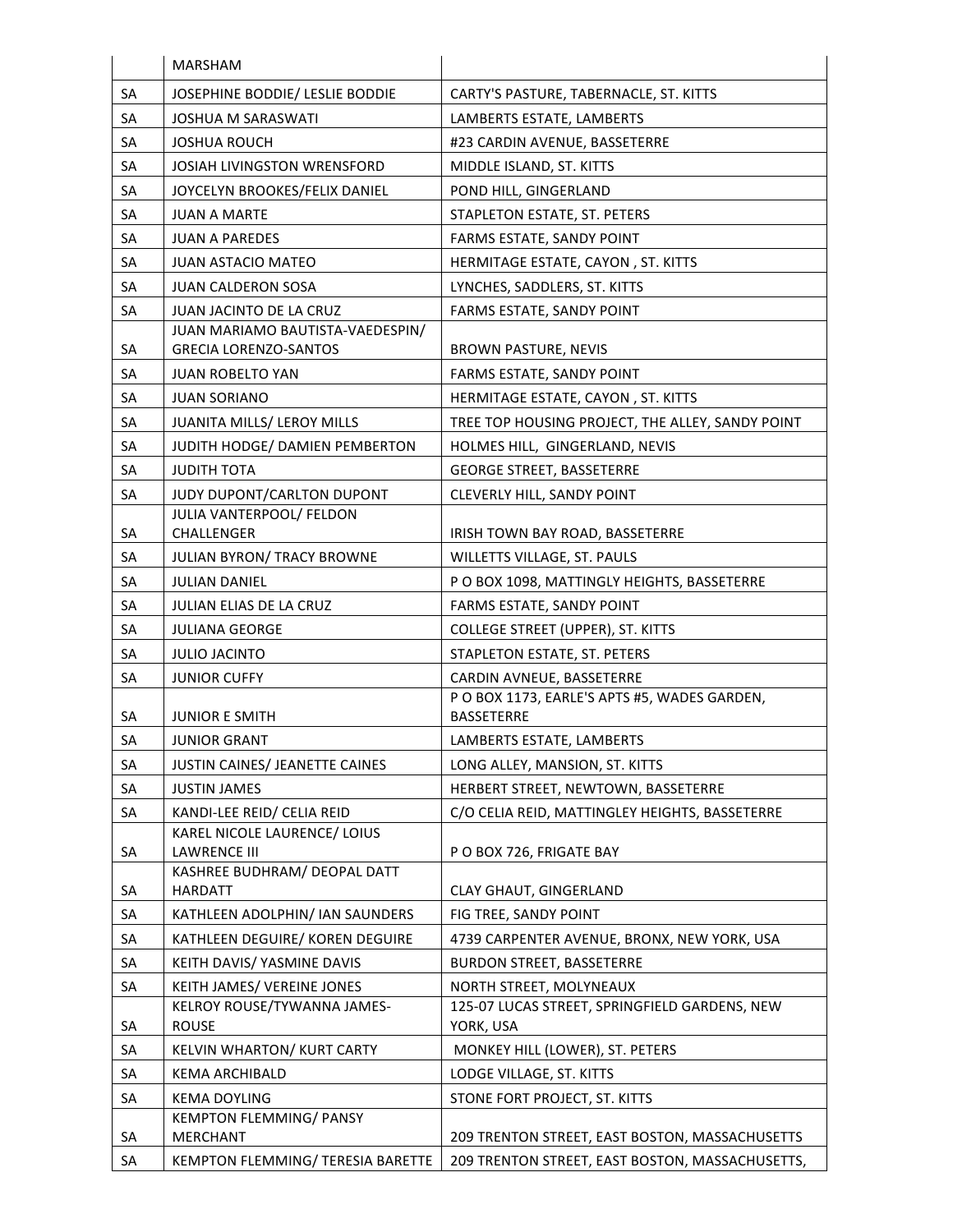|           |                                             | USA.                                                    |
|-----------|---------------------------------------------|---------------------------------------------------------|
|           | KEMPTON M FLEMMING JR/KEMPTON               | 209 TRENTON STREET, EAST BOSTON, MASSACHSETTE,          |
| SA        | <b>FLEMMING</b>                             | USA.                                                    |
| SA        | <b>KEMRAJ ROOPDEO</b>                       | STONEFORT ESTATE, ST. KITTS                             |
| SA        | KENNEDY DANIEL/ URANIA DANIEL               | BUSH ROAD, CUL DE SAC, ST. MAARTEN                      |
| SA        | KENNEDY PHILLIP/LINETH PHILLIP              | STONEFORT ESTATE, ST. KITTS                             |
| SA        | KENNETH HARVEY/ SHIRLEY GARDINER            | MIDDLE ISLAND, ST. KITTS                                |
| <b>SA</b> | <b>KENNETH JAMES</b>                        | TEMPLE ALLEY, BASSETERRE                                |
| SA        | <b>KENNEW BAKER</b>                         | CRAB HILL, SANDY POINT                                  |
| SA        | KENRICK ISAAC/ KEDALL ISAAC                 | CONAREE, ST. KITTS                                      |
|           | KENUTH DELPESCHE/ ALBERT                    |                                                         |
| SA        | <b>HUMPHREY</b>                             | <b>BROWN PASTURE, NEVIS</b>                             |
| SA        | <b>KENYATTA CROSSLEY</b>                    | THE ALLEY, SANDY POINT,                                 |
| SA        | <b>KERRIS AKERS/ IRIS AKERS</b>             | TABERNACLE, ST. KITTS                                   |
| SA        | <b>KERRY BROOKES/ PAMELLA BROOKES</b>       | SADDLERS, ST. KITTS                                     |
| SA        | <b>KESHER GARVEY</b>                        | THE ALLEY, SANDY POINT,                                 |
| <b>SA</b> | KETURAH SKELTON/ MARY LIBURD                | EAST WELCOME 26B, CHRISTIANSTED, ST. CROIX              |
| SA        | <b>KEVIN STODDARD</b>                       | <b>BOYDS VILLAGE, ST. KITTS</b>                         |
| SA        | KEVIN WEBSTER/PEARLETTA WEBSTER             | 19 HUGO CRESCENT, APT 45, KITCHENER, ONTARIO,<br>CANADA |
| SA        | <b>KEYS IMPROVEMENT SOCIETY CLUB</b>        | C/O ELLEN GARDENER, KEYS VILLAGE, ST. KITTS             |
| SA        | KHEMRAJ NARSAYAH                            |                                                         |
| SA        |                                             | STONEFORT ESTATE, ST. KITTS                             |
| SA        | KIMOY FRANCIS/ DEXTER WARNER                | OWEN STREET, MOLINEUX                                   |
|           | KIRSTEN MORRIS/ ROOSEVELT MORRIS            | OTTLEYS, ST. KITTS                                      |
| SA        | <b>KIVEN ROBERT HUGGINS</b>                 | OTTLEYS, ST. KITTS                                      |
| SA        | <b>KURT RILEY</b>                           | FORT THOMAS ROAD, BASSETERRE                            |
| SA        | <b>KURTNEY BROWNE</b>                       | BELMONT ESTATE, ST. PAULS                               |
| SA        | <b>KWAME ADRIDGE</b>                        | BELMONT ESTATE, ST. PAULS                               |
| SA        | L HENRY CONSTRUCTION COMPANY LTD            | BIRD ROCK INDUSTRIAL SITE, BASSETERRE                   |
| SA        | <b>LANCELOT GITTENS</b>                     | HUMMINGBIRD CIRCLE, BIRD ROCK, ST. KITTS                |
| SA        | LAVERN ONESTA MAYNARD                       | <b>WARNER STREET, CAYON</b>                             |
| SA        | LE ROY RICHARDSON/ JAY RICHARDSON           | PO BOX 167, BASSETERRE                                  |
| SA        | LEANNA CHADERTON/ SHELLY ROSS-<br>CHADERTON | TAYLOR'S RANGE, BASSETERRE                              |
| SA        | LEARIE HOBSON/ JUDITH HOBSON                | SHADWELL GARDENS, BASSETERRE                            |
| SA        | LENORA HARVEY/ KIMOY HARVEY                 | MONKEY HILL (UPPER), ST. PETERS                         |
| SA        | LEON CARLSON THOMPSON                       | OTTLEYS, ST. KITTS                                      |
| SA        | <b>LEONA ROUSE</b>                          | 6 CENTRAL STREET, BASSETERRE                            |
| SA        | LEONARD PARRIS/ CLAUDIUS CORBIN             | CRADDOCK ROAD, CHARLESTOWN                              |
| SA        | LEONARD THOMAS/ VERNON THOMAS               | ESTATE THOMAS 8F, NEW QUARTERS, ST. THOMAS              |
| SA        | LEONEL RAMIREZ                              | FARMS ESTATE, SANDY POINT                               |
| SA        | LEROY ARCHIBALD/ INGRID ARCHIBALD           | LODGE, ST. KITTS                                        |
|           |                                             |                                                         |
| SA        | <b>LEROY BROWNE</b>                         | #1 CONAREE, ST. KITTS                                   |
| SA        | <b>LEROY HODGE</b>                          | CONAREE TERRACE, CONAREE, ST. KITTS                     |
| SA        | LESLEY HAZEL/ JANICE HAZEL                  | PEDRO STREET, SANDY POINT                               |
| SA        | <b>LESTER HENRY</b>                         | WILLET'S VILLAGE, ST. PAULS                             |
| SA        | LEVI LAWRENCE/ LORLEEN LAWRENCE             | <b>COTTON GROUND, NEVIS</b>                             |
| SA        | LILIAN HILL/ LUCRETIA SARGEANT              | ROY JONES STREET, TABERNACLE, ST. KITTS                 |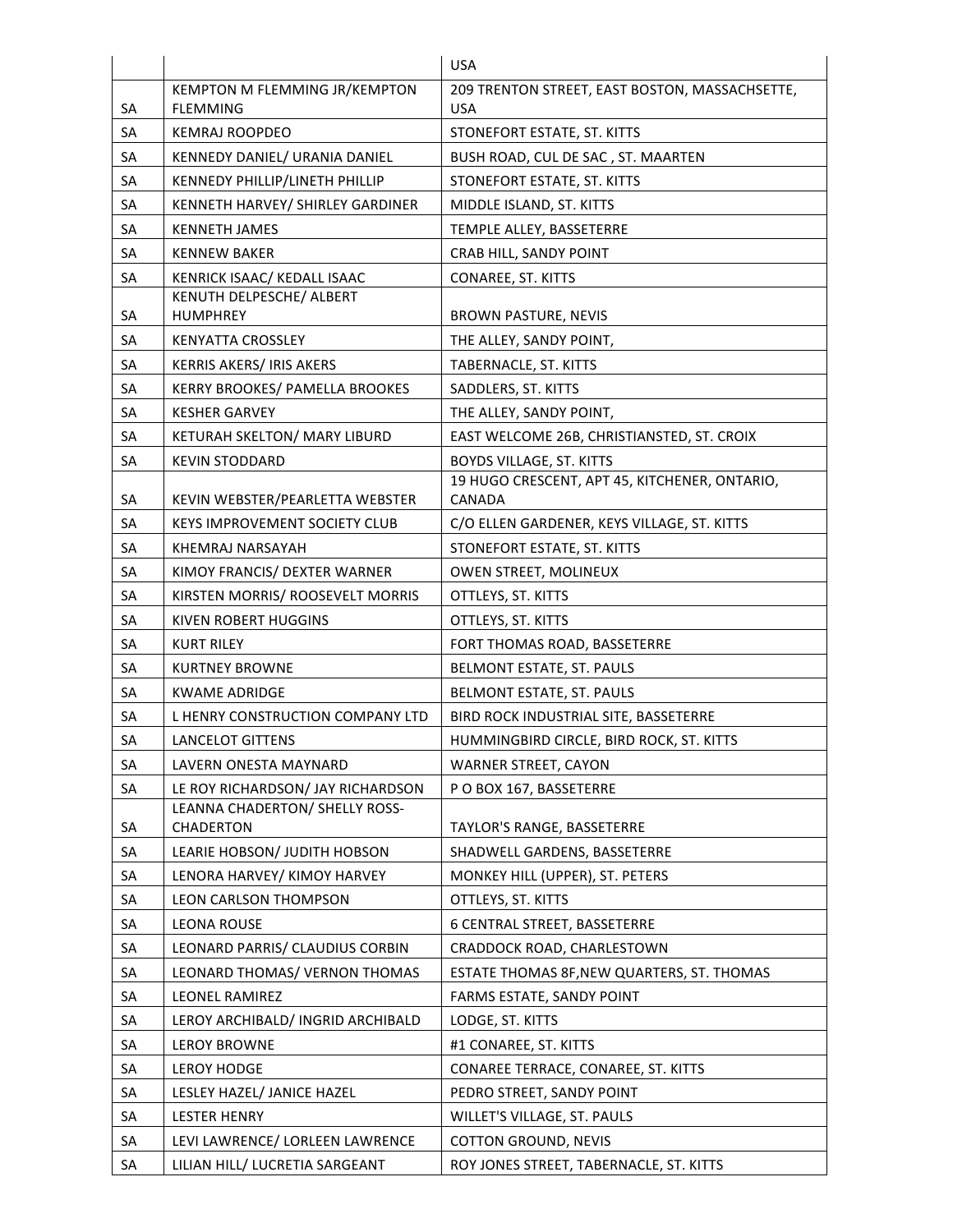| SA | LINCOLN HARVEY/ VIOLA HARVEY                     | MARKET STREET (UPPER), BASSETERRE                                         |
|----|--------------------------------------------------|---------------------------------------------------------------------------|
| SA | LINDA ADAMS/ ENID FINCH                          | #53 LIMEKILN EXT., BASSETERRE                                             |
| SA | <b>LINDON F A ALBERT</b>                         | LAMBERTS ESTATE, LAMBERTS                                                 |
| SA | <b>LIONEL ROGERS</b>                             | MOUNT IDLE, SANDY POINT                                                   |
| SA | LIVINGSTON GRANT/ WINGROVE GRANT                 | CHAPEL STREET, DIEPPE BAY, ST. KITTS                                      |
| SA | LIVINGSTONE HERBERT                              | ST PETERS, ST. KITTS                                                      |
| SA | LLEWELLYN BROWNBILL/ LUCILLE<br><b>BROWNBILL</b> | KING STREET, BASSETERRE                                                   |
| SA | LLOYD OSCAR SINCLAIR                             | <b>BOURKES ESTATE, SANDY POINT</b>                                        |
| SA | LOLITA DOYLING/WILMOTH DOYLING                   | 1050 CARROLL PLACE, APT 6E, BRONX, NEW YORK, USA                          |
| SA | <b>LORD A LEWIS</b>                              | BELMONT ESTATE, ST. PAULS, ST. KITTS                                      |
| SA | LORELL E BRADSHAW/KEITHSON<br><b>BRADSHAW</b>    | NEWTON GROUND, ST. KITTS                                                  |
| SA | LORENZO JAVIER                                   | FARMS ESTATE, SANDY POINT                                                 |
| SA | LORISTENE ENGLISH/ SYMONE SALMON                 | SUNCREST, BIRD ROCK, ST. KITTS                                            |
| SA | <b>LOUISA R HENRY</b>                            | P O BOX 1582, MORNES HEIGHT, BIRD ROCK, BASSETERRE                        |
| SA | <b>LOUISE AUDAIN</b>                             | 29 WALWYN AVENUE, BASSETERRE                                              |
|    | LUCINDA MERCHANT/ VELMA                          |                                                                           |
| SA | <b>MERCHANT</b>                                  | MAIN STREET, OLD ROAD, ST. KITTS                                          |
| SA | LUIS FREDERICK GEORGE                            | HALF WAY TREE, ST. KITTS                                                  |
| SA | LYNDIS WATTLEY/ VERNA WATTLEY                    | GOVERNMENT ROAD, CHARLESTOWN                                              |
| SA | LYRA BROWNE/ DERON BROWNE                        | MAIN STREET, OLD ROAD                                                     |
| SA | M. NERISSA GOLDEN                                | P O BOX 1696, GREENLANDS, BASSETERRE                                      |
| SA | MAISIE HARVEY/ JASMINE HARVEY                    | NATHANIEL STREET, SADDLERS, ST. KITTS                                     |
| SA | MAISIE PAUL/ LIVINGSTONE PAUL                    | CAYON (UPPER), ST. KITTS                                                  |
| SA | MARALDA CARTY/ IVORNETTE JEFFERS                 | SADDLERS, ST. KITTS                                                       |
| SA | MARCEL HANLEY/ ALBERTHA BODDIE                   | POND HILL, GINGERLAND                                                     |
| SA | <b>MARCEL HARRIS</b>                             | 2638 CAPP CIRCLE, KISSIMMEE, FLORIDA, USA                                 |
| SA | MARCEL JAMES                                     | LAMBERTS ESTATE, LAMBERTS, ST.KITTS                                       |
|    | MARCIA ETIENNE/ RALSTON                          |                                                                           |
| SA | <b>RICHARDSON</b>                                | KING STREET, BASSETERRE                                                   |
| SA | MARCIA WILSON/MARECIA WILSON                     | LODGE PROJECT, ST. KITTS<br>C/O MINISTRY TOURISIM, PELICAN MALL BAY ROAD, |
| SA | MARIA DENISE DOWD                                | <b>BASSETERRE</b>                                                         |
| SA | MARIANO RABSATT CRISPIN                          | HERMITAGE ESTATE, CAYON, ST. KITTS                                        |
| SA | <b>MARIE BUCHANAN</b>                            | PALMETTO POINT, ST. KITTS                                                 |
| SA | MARJORIE CHARLES/ LINCOLN CHARLES                | #23 CAYON STREET, BASSETERRE                                              |
| SA | MARJORIE RAWLINS/ VANESSA RAWLINS                | UPPER PROJECT, SADDLERS, ST. KITTS                                        |
| SA | MARK LESLIE PENNYFEATHER/ MARCIA<br>PENNYFEATHER | POBOX 161, BASSETERRE                                                     |
| SA | <b>MARK ST AUBYN DANIELS</b>                     | BELMONT ESTATE, ST. PAULS, ST. KITTS                                      |
| SA | <b>MARKIE CUMMINGS</b>                           | <b>BOURKES ESTATE, SANDY POINT</b>                                        |
| SA | MARLENE WALTERS/ LOFTON RICHARDS                 | <b>GODWIN GHAUT, ST. KITTS</b>                                            |
| SA | <b>MARLON HEYLIGER</b>                           | FORT STREET, BASSETERRE                                                   |
| SA | <b>MARLON RICHARDSON</b>                         | <b>CLEVERLY HILL, SANDY POINT</b>                                         |
| SA | <b>MARVA BAILEY</b>                              | WATERWORKS, CAYON, ST. KITTS                                              |
| SA | <b>MARVIN WILLETT</b>                            | MOLYNEUX, ST. KITTS                                                       |
|    | MARY BEKE WYNNE/ROBERT PHILLIP                   |                                                                           |
| SA | <b>WYNNE</b>                                     | 13 BRIGHTFORD HEIGHTS, ROCHESTER, NEW YORK                                |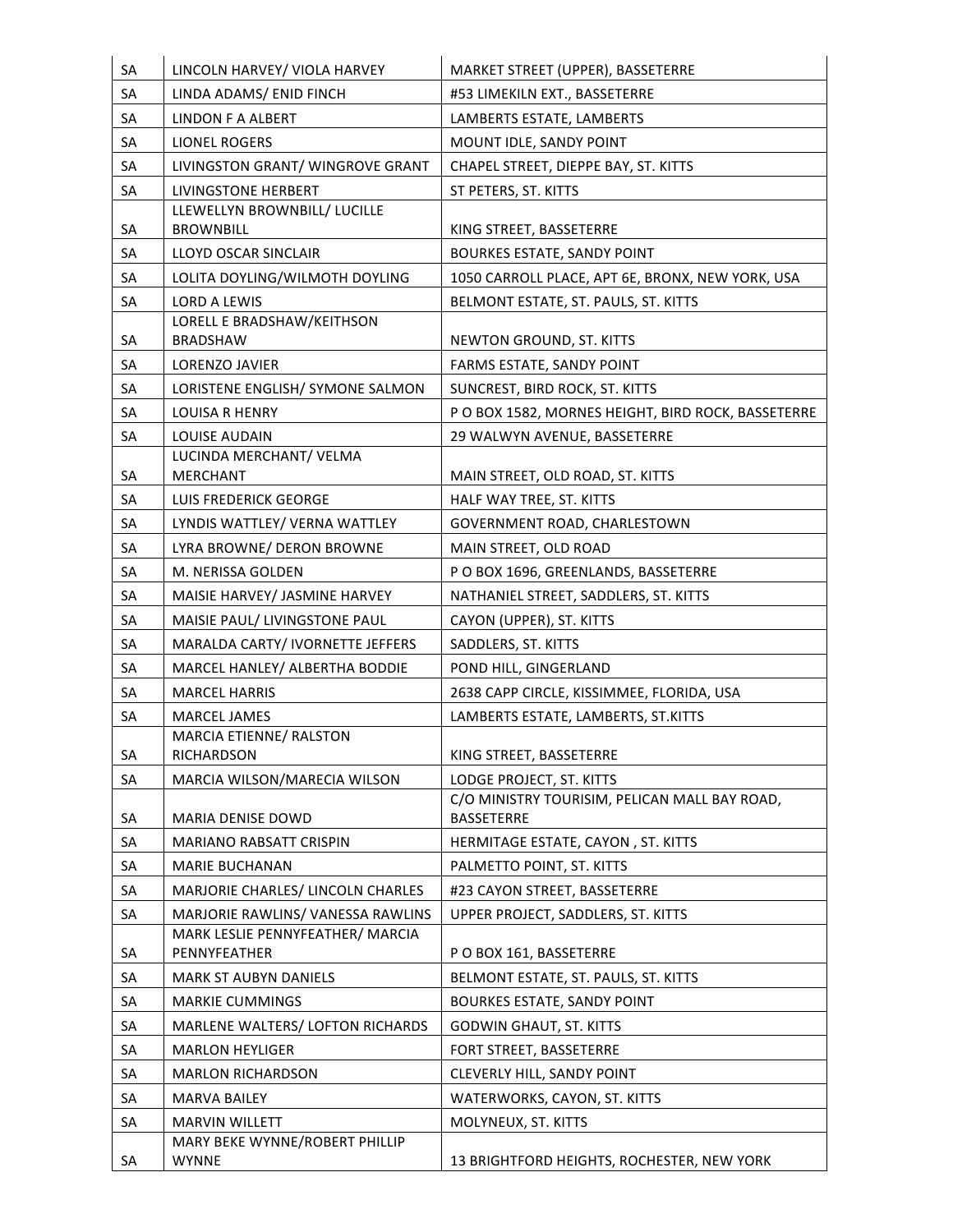| SA        | MARY BODDIE/ JOSEPHINE PARRIS                                        | CARTYS PASTURE, TABERNACLE, ST. KITTS                                               |
|-----------|----------------------------------------------------------------------|-------------------------------------------------------------------------------------|
| SA        | MARY BOWRY / CROMWELL BOWRY                                          | 95 UPPER MARKET STREET, BASSETERRE                                                  |
|           | MARY CHRISTMAS- BUCKLEY/AUSTIN                                       | OSWALD HARRIS COUNT, BUILDING 7, APT 77, ST.                                        |
| SA        | <b>BUCKLEY</b>                                                       | THOMAS, USVI                                                                        |
| SA        | MARY COX/ MAXIM THOMAS                                               | 1369 EAST 103 ST, BROOKLYN, NEW YORK, USA                                           |
| SA        | <b>MARY CROSSE</b>                                                   | STONE HAVEN, MOLYNEAUX, ST. KITTS                                                   |
| <b>SA</b> | <b>MARY E BYRON</b>                                                  | MORNING STAR, NEVIS                                                                 |
| SA        | MARY GUMBS/ DEVON SIMON                                              | PARRAY'S VILLAGE, ST. PETERS                                                        |
| SA        | MARY HANLEY/ FLORETTA DORE                                           | FOUNTAIN, NEVIS                                                                     |
| SA        | MARY LIBURD/ REESE LIBURD                                            | CAYON, ST. KITTS                                                                    |
| SA        | MARY PRENTICE/ COLLEEN BASS                                          | MANSION, ST. KITTS                                                                  |
| SA        | MARY PRENTICE/ IRIS PRENTICE                                         | <b>MANSION SITE, ST. KITTS</b>                                                      |
| SA        | MARY RAWLINS/ P ALLISTER RAWLINS                                     | ZION, GINGERLAND                                                                    |
| SA        | <b>MARYANN E GUMBS</b>                                               | 1049 E 227 STREET, BRONX, NEW YORK, USA                                             |
| SA        | <b>MAUDE FRANCIS</b>                                                 | BROWN HILL, NEVIS                                                                   |
| SA        | <b>MAUREEN JEFFERSON</b>                                             | FRY'S VILLAGE, BASSETERRE                                                           |
| SA        | MAURICE WILLIAMS/ EURANIA BURKE                                      | THE ALLEY, SANDY POINT,                                                             |
| SA        | <b>MAURICIA NISBETT</b>                                              | RAMSBURY SITE, CHARLESTOWN,                                                         |
| SA        | <b>MAVIS I MILLS</b>                                                 | 40 NETHERLANDS ROAD, NEW BARNET, HARTFORDSHIRE<br>EN5 1BW, UK                       |
| SA        | MAXWELL WILSON                                                       | SANDY POINT, ST. KITTS                                                              |
| SA        | MAYBELLE SAUNDERS/ LEVY BROWNE                                       | PONDS ESTATE, BASSETERRE                                                            |
| SA        | MAYHUE LIBURD/ TAMAR FRITH                                           | CRADDOCK ROAD, CHARLESTOWN                                                          |
| SA        | MAYLIN DREW/ TREVOR GUMBS                                            |                                                                                     |
|           |                                                                      | FAHIE STREET, SANDY POINT                                                           |
| SA        | MC DONALD PHIPPS/ CATHERINE PHIPPS<br>MC KNIGHT NURSERY (FUNDRAISING | 48 STERLING PLACE, BROOKLYN, NEW YORK, USA<br>C/O CYNTHIA BAKER, MC KNIGHT NURSERY, |
| SA        | COMMITTEE)                                                           | CUNNINGHAM STREET, BASSETERRE                                                       |
| SA        | <b>MC MILLAN HAZEL</b>                                               | <b>COLLEGE HOUSING, BASSETERRE</b>                                                  |
| SA        | MEAD THOMAS/ HEATHER THOMAS                                          | MOLINEUX, ST. KITTS                                                                 |
| SA        | MELISSA BENJAMIN                                                     | C/O RUTH BENJAMIN, RUSSELL VILLAGE, BASSETERRE                                      |
| SA        | MELISSA WILLIAMS/EUGENIE WILLIAMS                                    | #12 SEBASTIAN STREET, POND SITE, BASSETERRE                                         |
| SA        | MELVIN HEWLETT/ JANICE FYFIELD                                       | #1 NEW ROAD HOUSING PROJECT, ST. PETERS                                             |
| SA        | MELVIN M HENRY/ MURIEL E. DAVIS                                      | STAPLETON VILLAGE, ST. PETERS                                                       |
| SA        | MERVIN SAMUEL                                                        | MAIN ROAD, CARTY'S PASTURE, TABERNACLE, ST. KITTS                                   |
| SA        | MICHAEL BONCAMPER                                                    | NEVIS STREET, BASSETERRE                                                            |
| SA        | MICHAEL GORDON SHANE MUR                                             | #47 HORIZONS VILLA, FRIGATE ABY                                                     |
| SA        | MICHAEL GUMBS/ JACQUELINE GUMBS                                      | OLD ROAD, ST. KITTS                                                                 |
| SA        | MICHAEL MC PHERSON                                                   | 29 RECTORY ROAD, DORSET, BASSETERRE                                                 |
| SA        | MICHAEL PRENTICE                                                     | COLLEGE STREET (UPPER), ST. KITTS                                                   |
| SA        | MICHAEL ROSE                                                         | <b>MANSION ESTATE, ST. KITTS</b>                                                    |
| SA        | MICHEAL MAYNARD                                                      | MIDDLEWORKS, GINGERLAND                                                             |
| SA        | MICHELLE HAMILTON                                                    | CONAREE, ST. KITTS                                                                  |
| SA        | MICHELLE PHILLIP/ JONATHAN PHILLIP                                   | GREENLANDS, BASSETERRE                                                              |
| SA        | MIGUEL A CONTREROS                                                   | FARMS ESTATE, SANDY POINT                                                           |
| SA        | MILDMAY GREENE/ LEVI GREENE                                          | CHALLENGERS, ST. KITTS                                                              |
|           |                                                                      | NEWTON GROUND, ST. KITTS                                                            |
|           |                                                                      |                                                                                     |
| SA<br>SA  | MILDRED DORSETTE<br>MILTON DHANPAUL                                  | <b>MANSION ESTATE, ST. KITTS</b>                                                    |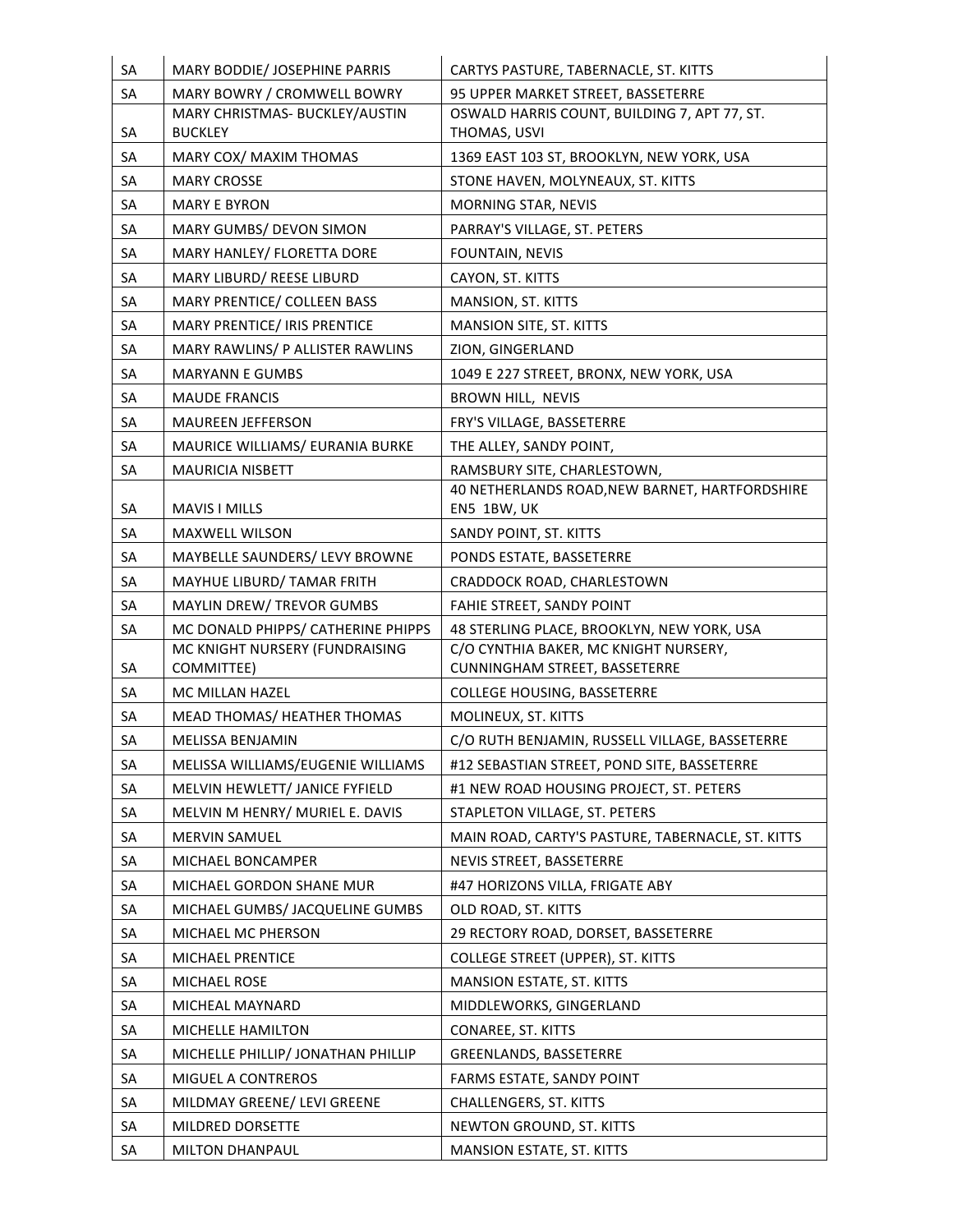| SA | <b>MOHABIR SINGH</b>                         | POND HILL, GINGERLAND                                        |
|----|----------------------------------------------|--------------------------------------------------------------|
| SA | MOHAMED KHAN                                 | BELMONT ESTATE, ST. PAULS, ST. KITTS                         |
| SA | <b>MOHAMED S BAKSH</b>                       | STONEFORT ESTATE, ST. KITTS                                  |
| SA | MOHAMMED CHARLES                             | CLEVERLY HILL, SANDY POINT                                   |
| SA | MULTI-PURPOSE TRAINING CENTRE                | C/O DWIGHT MORTON, CHARLESTOWN                               |
| SA | MUNAF RAHAMAN                                | LAMBERTS ESTATE, LAMBERTS                                    |
| SA | MURIEL CAINES/ BERNADINE CAINES              | HARRIS', ST. KITTS                                           |
| SA | <b>MURIEL HARRIS</b>                         | HERBERT STREET, NEWTOWN, BASSETERRE                          |
| SA | MURIEL WARNER/ EVELYN AUDAIN                 | STONE HAVEN, MOLYNEAUX, ST. KITTS                            |
| SA | <b>MYRON BAILEY</b>                          | STONE CASTLE, TABERNACLE, ST. KITTS                          |
|    | MYRTHLYN CONNOR/ COMARSH                     |                                                              |
| SA | <b>CONNOR</b>                                | FIENNES AVENUE, BASSETERRE                                   |
| SA | NADANE K FLEMMING/KEMPTON<br><b>FLEMMING</b> | 209 TRENTON STREET, EAST BOSTON, MASSACHSETTE,<br><b>USA</b> |
|    | NANCYLOU ANDERSON MEMORIAL                   | EDUCATION DEPARTMENT, GOVERNMENT ROAD,                       |
| SA | <b>FUND</b>                                  | CHARLESTOWN                                                  |
| SA | NAOMI BUCHANAN/ WARREN LEADER                | NEWTON GROUND, ST.KITTS                                      |
| SA | NAOMI GARDENER/ JOHN WEEKES                  | #22 KEYS EXTENSION, ST. KITTS                                |
| SA | NARDIS MAYNARD/ HAZELINE MAYNARD             | PRICKLEY PEAR ALLEY (UPPER), BASSETERRE                      |
| SA | NATASHA ARCHIBALD                            | ROMNEY GROUND, SANDY POINT                                   |
| SA | NATASHA JEFFERS/EMELDA JEFFERS               | LA GUERITE, BASSETERRE                                       |
| SA | NATHANIEL WILSON/ ELAINE WILSON              | THE ALLEY, SANDY POINT,                                      |
|    | NAZRUDEEN KAMRUDDIN/ LOUVINA                 |                                                              |
| SA | <b>RICHARDSON</b>                            | SADDLERS, ST. KITTS                                          |
| SA | <b>NEIL C KISSOON</b>                        | BELMONT ESTATE, ST. PAULS, ST. KITTS                         |
| SA | <b>NELCIA LIBURD</b>                         | FORT CHARLES, BATH VILLAGE, NEVIS                            |
| SA | NELLIE HAZEL/ JANET NIAS                     | GREENLANDS, BASSETERRE                                       |
| SA | <b>NELSON GIL</b>                            | FARMS ESTATE, SANDY POINT                                    |
| SA | NERESA WEBSTER/ELNETH CONNOR                 | P O BOX 1330, THE VALLEY, ANGUILLA                           |
| SА | NERISSA IBLE                                 | C/O ERTHA HUGGINS, SPROTT STREET, BASSETERRE                 |
| SA | NEWTON GROUND CHURCH OF                      | C/O SHAMRA CONNOR, MAIN STREET, NEWTON GROUND                |
| SA | NEWTON SOFTBALL CRICKET CLUB                 | C/O NEWRISH NITAL, GREENLANDS, BASSETERRE                    |
| SA | NEWTOWN SPORTS CLUB                          | PO BOX 1776, BASSETERRE                                      |
| SA | NICOLE M GUMBS                               | #4 STAPLETON HOUSING DEVELOPMENT, ST. PETERS                 |
| SA | NICOLE WILSON/ JOSEPH WILSON                 | OTTLEYS, ST. KITTS                                           |
| SA | NIGEL CHARLES/ LUCINE CHARLES                | KEYS, ST. KITTS                                              |
| SA | NIGEL WILLIAMS/ CARMEN WILLIAMS              | JAMES STREET, POND SITE, BASSETERRE                          |
| SA | <b>NORMA DUPORTE</b>                         | <b>VERCHILDS, ST. KITTS</b>                                  |
| SA | NORTON HERBERT/ WESLEY BROOKES               | GEORGE STREET, NEWTOWN, BASSETERRE                           |
|    |                                              | 2522 LINCOLN STREET APT 221, HOLLYWOOD, FLORIDA,             |
| SA | NOTHELLY BOURNE/ SHAWN WHEELER               | <b>USA</b>                                                   |
| SA | OHMA HENDRICKSON/ ALICE WOODLEY              | STAPLETON, ST. PETERS                                        |
| SA | OLGA E WOODLEY/ KIMMOY D I<br>CHARLES        | CAYON, ST. KITTS                                             |
| SA | OLIVE WEBBE/ GLADYS WEBBE                    | IRISHTOWN BAY ROAD, BASSETERRE                               |
| SA | OLIVIA RAWLINS/ DIANA RAWLINS                | OLD ROAD PROJECT, OLD ROAD                                   |
| SA | OMAR CABLE/ BETTY ANDERSON                   | FAHIE STREET, SAANDY POINT                                   |
|    |                                              |                                                              |
| SA | ORETHA CHARLES                               | #16 PONDS EXTENSION, BASSETERRE                              |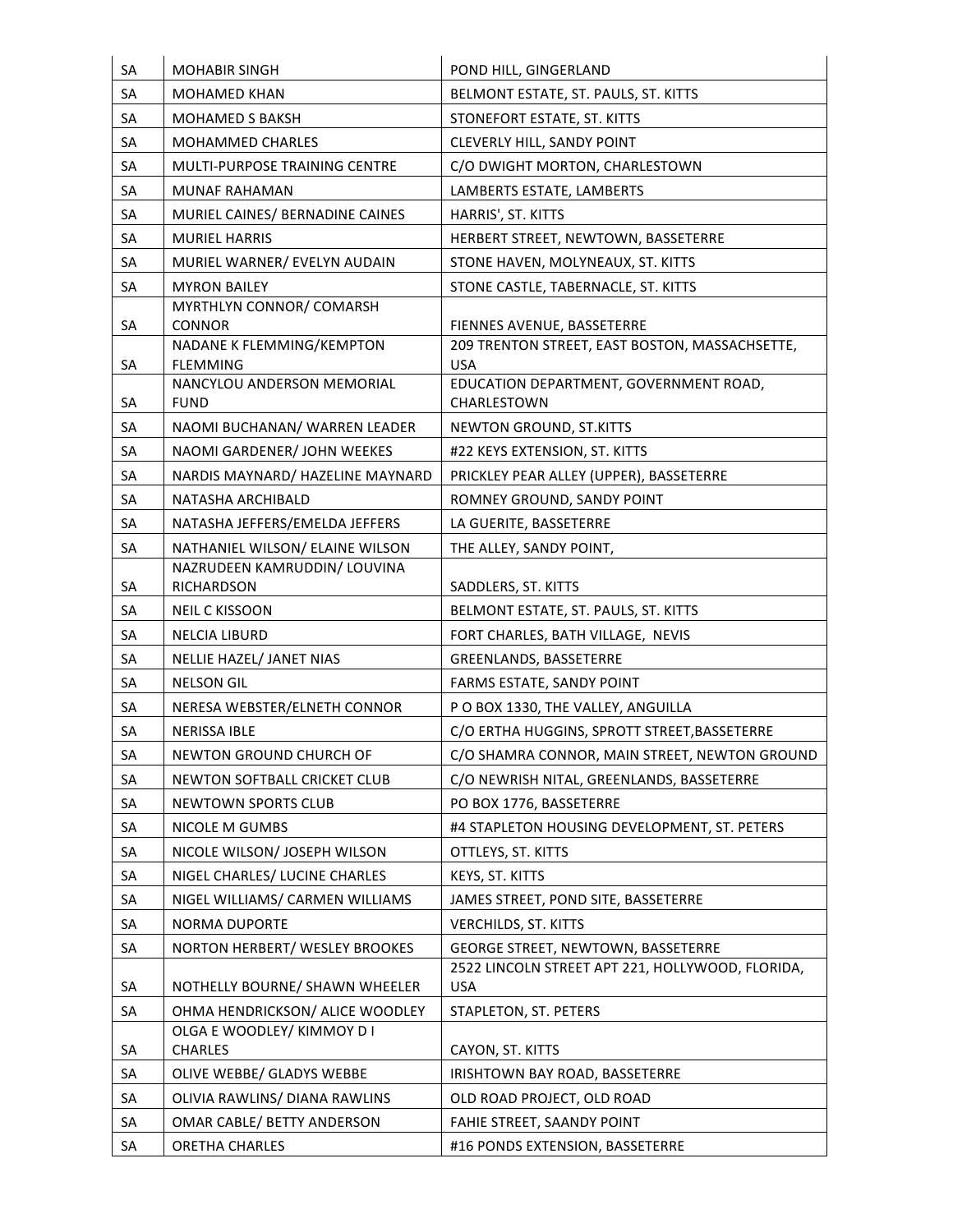| SA        | <b>ORIN TROSS</b>                                | MATTINGLEY HEIGHTS, BASSETERRE                      |
|-----------|--------------------------------------------------|-----------------------------------------------------|
| <b>SA</b> | <b>ORPAH MARCIA CHARLES</b>                      | PONDS ROAD, BASSETERRE                              |
| SA        | ORRATER NISBETT/ EVELYN NISBETT                  | CARDIN AVENUE, BASSETERRE                           |
| SA        | ORVILLE D HENRY/ DORCAS HENRY                    | 56 PINE STREET, BROCKTON, MASSACHUSETTS, USA        |
|           | OTTLEYS TOGETHERHEADS COMMUNITY                  |                                                     |
| SA        | <b>CLUB</b><br><b>OVAN STAPLETON/ PREONNETTE</b> | C/O VASTELL WILLIAMS, OTTLEYS, ST. KITTS            |
| SA        | <b>STAPLETON</b>                                 | #12A MESSAPPLE RD, ST. PETERS                       |
| SA        | PAITFIELD HILL/ RUTHLYN HILL                     | PROSPECT ESTATE, NEVIS                              |
| SA        | PARADISE DEVELOPMENT                             | <b>BIRD ROCK, BASSETERRE</b>                        |
|           | PATRICIA BARTLETTE/ CLEMENT                      |                                                     |
| SA        | <b>BARTLETTE</b>                                 | MOLYNEAUX, ST. KITTS                                |
| SA        | PATRICIA HEYLIGER/ JAMES MATTHEW                 | RUSSELLS VILLAGE, BASSETERRE                        |
| SA        | PATRICIA WALTERS/ CHARLES WALTERS                | #8 INDEPENDENCE SQUARE, BASSETERRE                  |
| SA        | <b>PATRICK JEFFERS</b>                           | <b>WESTBURY, NEVIS</b>                              |
| SA        | PATRICK N PERSAUD/ CHRISTOPHER B<br>PERSAUD      | FARMS ESTATE, SANDY POINT                           |
|           |                                                  | 111 SOUTH HIGHLAND AVENUE, UNIT #37, OSSINING,      |
| SA        | PATRICK RYAN PREMDAS                             | NEW YORK, USA                                       |
| SA        | PAUL EUGENE NISBETT                              | 29 BRITTON CLOSE, CATFORD, LONDON, UK               |
| SA        | PAUL NEWMAN/ GRETA WARNER                        | 9 GRANGE PARK RISE, LEEDS LS8 3BQ, UK               |
| SA        | <b>PAUL NISBETT</b>                              | WHITE HALL, NEVIS                                   |
| SA        | PAULA DOUGLAS                                    | PONDS ESTATE, BASSETERRE                            |
| SA        | PAULA O'LOUGHLIN                                 | NEW POND SITE, BASSETERRE                           |
|           | PAULETTE WOODRUFF/ NATALIE                       |                                                     |
| SA        | <b>GILBERT</b>                                   | ATLANTA, GEORGIA, USA                               |
| SA        | PERCIVAL BASCUS                                  | PEDRO STREET, SANDY POINT                           |
| SA        | PETER AUGUSTE/ BERENICE AUGUSTE                  | SEA VIEW INN, BAY ROAD, BASSETERRE                  |
| SA        | PETER FOUGEROUSSE/ SUSAN<br><b>FOUGEROUSSE</b>   | 225 ROSENBERRY HILLS DR., CARY, NORTH CAROLINA, USA |
| SA        | PETER GREAVES                                    | MANSION ESTATE, ST. KITTS                           |
| SA        | PETER SMITH-GIBBON                               | UNIT #15, HORIZONS VILLAS, FRIGATE BAY, ST. KITTS   |
|           | PETRONELLA GODFREY/ STEPHEN                      |                                                     |
| SA        | <b>MOORE</b>                                     | <b>BARNES GHAUT, NEVIS</b>                          |
| SA        | PHIL C S MATTHEW                                 | NEW ROAD HOUSING PROJECT, ST. PETERS                |
| SA        | PHILIP WILSON                                    | FARM SITE, SANDY POINT                              |
| SA        | PHILMORE RUDOLPH GIBSON                          | STATION STREET, OLD ROAD, ST. KITTS                 |
| SA        | PRAHALAD PERSAUD                                 | BOURKES ESTATE, SANDY POINT                         |
| SA        | PRISCILLA WILLIAMS                               | WEBB'S GROUND, GINGERLAND                           |
| SA        | <b>QUINCY BURROUGHS/ APRIL TYSON</b>             | CAYON (UPPER), ST. KITTS                            |
| SA        | RAFAEL A ZAPATA                                  | STAPLETON ESTATE, ST. PETERS                        |
| SA        | RAFAEL FERMIN                                    | HERMITAGE ESTATE, CAYON, ST. KITTS                  |
| SA        | RAFAEL SANCHEZ RAMIREZ                           | HERMITAGE ESTATE, CAYON, ST. KITTS                  |
| SA        | RALPH LIDDIE                                     | THE ALLEY, SANDY POINT,                             |
| SA        | RAMCHAND SINGH                                   | <b>BOURKES ESTATE, SANDY POINT</b>                  |
| SA        | RAMESH                                           | STONEFORT ESTATE, ST. KITTS                         |
| SA        | RAMON SEVERINO                                   | STAPLETON ESTATE, ST. PETERS                        |
| SA        | RAMPERTAP RAJPAT                                 | STONEFORT ESTATE, ST. KITTS                         |
| SA        | RANDOLPH STAPLETON                               | 58 DRAKE STREET, WINDSOR, CONECTICUT, USA           |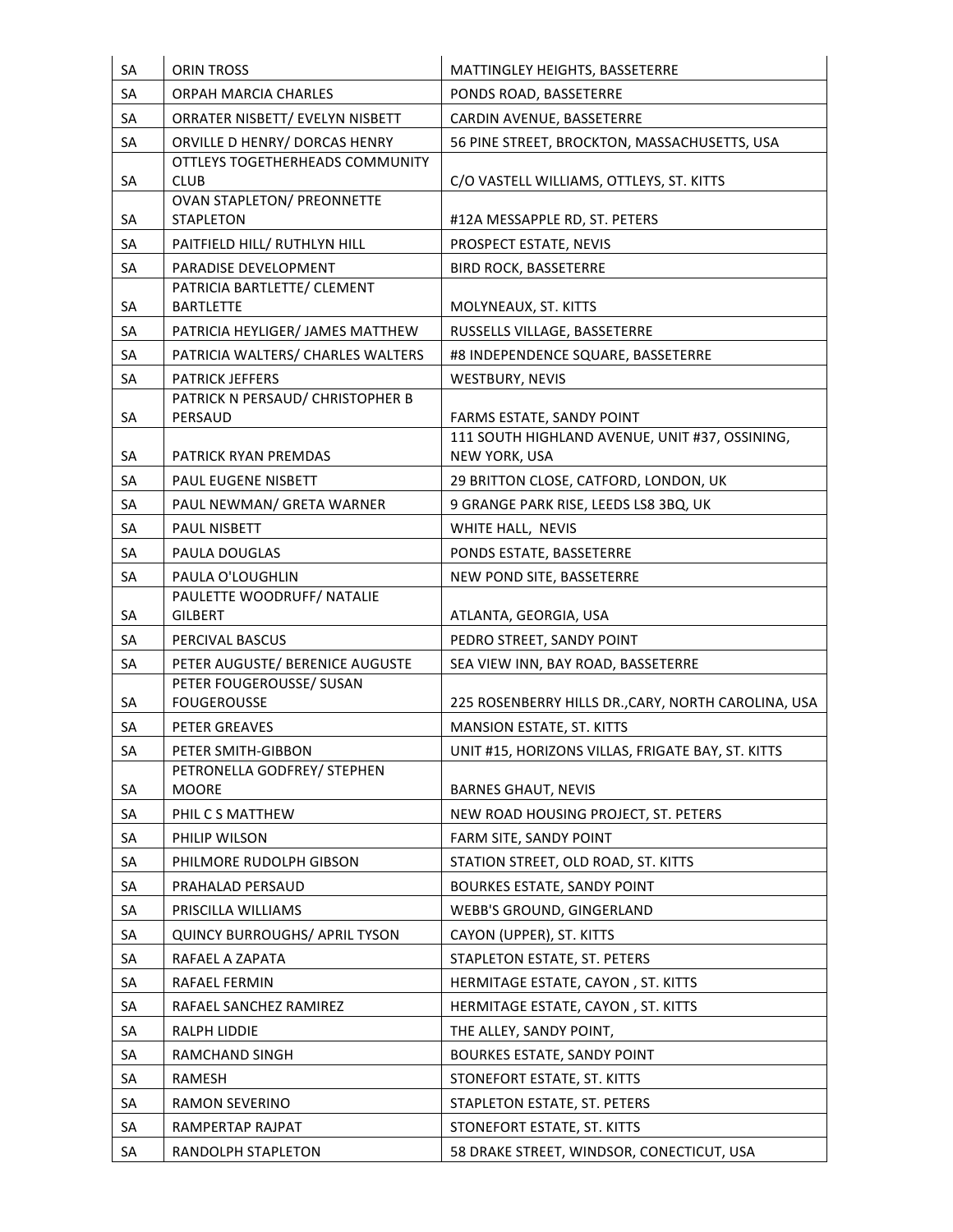| SA | RAPHAEL MORTON/ MAUD HANLEY                    | PRICKLEY PEAR ALLEY, BASSETERRE                                 |
|----|------------------------------------------------|-----------------------------------------------------------------|
| SA | RAYMONA SOLOMON                                | MT LILY, NEVIS                                                  |
| SA | RAYMOND MICHAEL/ ENID DOYLING                  | 636 EAST, 241 STREET, BRONX, NEW YORK, 10470, USA               |
| SA | REBECCA ANNE FOWLER                            | #1 FRIGATE BAY, ST. KITTS                                       |
| SA | REBECCA MATTHEW                                | C/O RODWICK GRIFFIN, BUTLER'S VILLAGE, NEVIS                    |
| SA | <b>REGINALD HULL</b>                           | BASSETERRE, ST. KITTS                                           |
| SA | <b>REMY ARTHUR FRANCIS JACOB</b>               | 114 LEIDEN ROAD, HEADINGTON, OXFORD, UK                         |
| SA | RESHILALL DHANRAJ                              | LAMBERTS ESTATE, LAMBERTS, ST.KITTS                             |
| SA | <b>REYES MINIER</b>                            | HERMITAGE ESTATE, CAYON, ST. KITTS                              |
| SA | RICHARD BROWNE & LOIUSE BROWNE                 | RIVER PATH, GINGERLAND                                          |
| SA | RICHARD JENNINGS CABANIS                       | PO BOX 1702, 222 ST CHRISTOPHER CLUB, FRIGATE BAY,<br>ST. KITTS |
| SA | <b>RICKEY E RAMPLIN</b>                        | DELISLE GARDEN, BASSETERRE                                      |
| SA | RITA POLE/ GWENETTE POLE                       | MAIN STREET, SANDY POINT                                        |
| SA | ROBERT HENVILLE/ THERESA HENVILLE              | WIGLEY AVENUE, HAYNES SMITH VILLAGE, BASSETERRE                 |
| SA | <b>ROBERT NARINE</b>                           | LAMBERTS ESTATE, LAMBERTS                                       |
| SA | ROLAND WOODLEY                                 | STATION STREET, OLD ROAD                                        |
| SA | <b>ROLSTON HENRY</b>                           | MARKET STREET (UPPER), BASSETERRE                               |
|    | ROMEO CANNONIER/ EBERETTE                      |                                                                 |
| SA | <b>CHARLES</b>                                 | PARSONS, BASSETERRE                                             |
| SA | ROMONA MIRANDA CHARLES                         | NEVERSON STREET (WEST), BASSETERRE                              |
| SA | RONALD FRANCIS/ JUDITH FRANCIS                 | RAMSBURY SITE, CHARLESTOWN                                      |
| SA | ROOSEVELT HAZELL/ HAZEL HAZELL                 | STONEFORT HEIGHTS, CHALLENGERS                                  |
| SA | ROSETTA E PHIPPS/EDWARD PHIPPS                 | 8 BEACONTREE ROAD, LEYTONSTONE, LONDON, UK                      |
| SA | ROVINA DANIEL                                  | <b>BATH VILLAGE, NEVIS</b>                                      |
| SA | ROYSTON JAMES WILSON/ LOIUSE<br><b>MATTHEW</b> | PHILLIPS', ST. KITTS                                            |
| SA | RUDOLPH CONNOR                                 | FARM'S ESTATE, SANDY POINT                                      |
| SA | RUDOLPH HENDRICKSON                            | P O Box 663, FRIGATE BAY, ST. KITTS                             |
| SA | RUDOLPH TUCKER/ ZELDA TUCKER                   | HAYNES SMITH VILLAGE, BASSETERRE                                |
| SA | RUDY MARTINEZ ROSARIO                          | HERMITAGE ESTATE, CAYON, ST. KITTS                              |
| SA | RUPERT BRUNDER/ RUPERTINE<br><b>BRUNDER</b>    | THIBOU AVENUE, BASSETERRE                                       |
| SA | RUPERTHA MAYNARD                               | CARTY ALLEY, BASSETERRE                                         |
| SA | <b>RYAN BYER</b>                               | #36 APPLEBY GARDENS, BARBADOS                                   |
| SA | <b>SACHER BROWNE</b>                           | WILLETS EXTENSION, ST PAULS                                     |
|    | SAMUEL ALEXANDER/ BRENDA                       |                                                                 |
| SA | <b>ALEXANDER</b>                               | RAWLINS VILLAGE, GINGERLAND                                     |
| SA | SAMUEL J SHARPE                                | BELMONT ESTATE, ST. PAULS, ST. KITTS                            |
|    | SAMUEL NATHANIEL CHAPMAN/                      |                                                                 |
| SA | SAMUEL FARRINGTON                              | ALTONA #145, ST. THOMAS, USVI                                   |
| SA | SAMUEL NATTA/ ROSEANNA NATTA                   | MOLYNEAUX, ST. KITTS                                            |
| SA | SAMUEL SEATON/ EUCLID JONES                    | <b>BATH VILLAGE, NEVIS</b>                                      |
| SA | SANDRA J MORTON                                | <b>BUCKLEYS ESTATE, BASSETERRE</b>                              |
| SA | <b>SANDRA LIBURD</b>                           | <b>BROWN HILL, NEVIS</b>                                        |
| SA | SANDRA PATRICIA RAWLINS                        | MOUNT IDLE, SANDY POINT                                         |
| SA | SANDRA WALLACE/ GLORIA WALLACE                 | #5 NEW ROAD ESTATE, ST. PETERS                                  |
| SA | SANDRA WALTERS                                 | LA GUERITE, BASSETERRE                                          |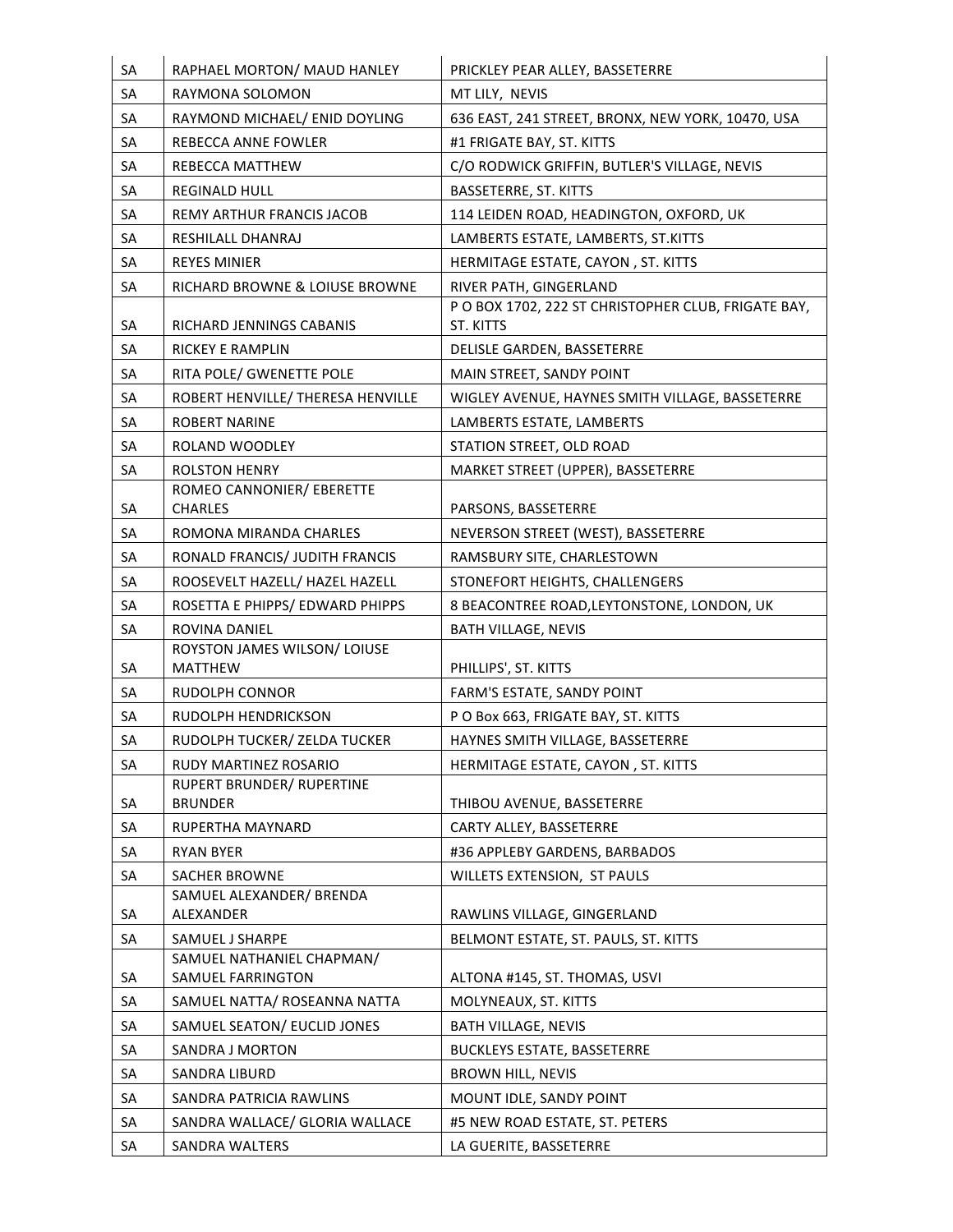| SA | SANDRINE CAESAR/ CANECIA CAESAR                 | WATERWORKS, CAYON, ST. KITTS                                                                     |
|----|-------------------------------------------------|--------------------------------------------------------------------------------------------------|
| SA | <b>SANDY POINT MOCK-JUMBIES</b>                 | SOHO, SANDY POINT                                                                                |
| SA | SANDY POINT NETBALLASSOC                        | SANDY POINT, ST. KITTS                                                                           |
|    | SANDY POINT WESLEYAN HOLINESS-                  |                                                                                                  |
| SA | <b>WESLEYAN YOUTHS</b>                          | MAIN STREET, SANDY POINT                                                                         |
| SA | SANDY POINT YOUNG PAMITES                       | SANDY POINT, ST. KITTS                                                                           |
| SA | <b>SANTO EUSEBIO</b>                            | HERMITAGE ESTATE, CAYON, ST. KITTS                                                               |
| SA | <b>SANTOS HERNANDEZ</b>                         | FARMS ESTATE, SANDY POINT                                                                        |
| SA | SARAH PARRIS/ VIOLA PARRIS                      | LODGE, ST. KITTS                                                                                 |
| SA | <b>SCOTT SUTTON/ PHYLLIS BROWNE</b>             | JOHN ENGLAND VILLAGE, ST. PETERS                                                                 |
| SA | SEAN HENRY/ PERCIL SMALL                        | CAYON, ST. KITTS                                                                                 |
| SA | <b>SEAN WILLIAMS</b>                            | CRAB HILL, SANDY POINT                                                                           |
| SA | SEBOSTON BROWNE/ MARY BROWNE                    | <b>GROVE PARK, CHARLESTOWN</b>                                                                   |
| SA | <b>SELWYN MALONEY</b>                           | <b>BATH VILLAGE, NEVIS</b>                                                                       |
| SA | <b>SEON CUFFY</b>                               | BELMONT ESTATE, ST. PAULS, ST. KITTS                                                             |
| SA | SHAG-A-DELIC<br>SHAMARA OTENCIA HUGGINS/ ORETHA | C/O KURT RICHARDS, STADIUM VIEW, SANDY POINT                                                     |
| SA | <b>HUGGINS</b>                                  | OTTLEYS VILLAGE, ST. KITTS                                                                       |
| SA | <b>SHANELLA DORE</b>                            | MAIN STREET, CAYON                                                                               |
|    | SHANIGUA JAMILLA PRINCES DORE/                  |                                                                                                  |
| SA | <b>DIANE DORE</b>                               | SHEAR LANE, BASSETERRE                                                                           |
| SA | <b>SHANTELLE THOMAS</b>                         | MONKEY HILL (LOWER), ST. PETERS                                                                  |
| SA | SHARON CRANSTOUN/ VAETTA<br><b>HUGGINS</b>      | P O BOX 1317, PARAGON HEIGHTS, BIRD ROCK, ST. KITTS                                              |
| SA | <b>SHARON GIFT</b>                              | HALF WAY TREE, ST. KITTS                                                                         |
| SA | SHARON STAPLETON-MOLYNEAUX                      | P O BOX 1227, FRIGATE BAY, ST. KITTS                                                             |
| SA | SHAWN JEVON LIBURD/ LORNA LIBURD                | MAIN STREET, CAYON PROJECT, ST. KITTS                                                            |
| SA | <b>SHAWN WARNER</b>                             | FAHIE STREET, SANDY POINT                                                                        |
| SA | SHEBA N DIAS                                    | <b>BOYDS VILLAGE, ST. KITTS</b>                                                                  |
| SА | SHEILA BROOKES/ KATHLEEN RICHARDS               | BOUNCING HILL, SANDY POINT                                                                       |
| SA | SHEILA CLARKE                                   | <b>BOURRYEAUX, ST. KITTS</b>                                                                     |
|    | SHEILA F ADOLPHINE/GREGORY                      |                                                                                                  |
| SA | <b>ADOLPHINE</b>                                | 616 HEMLOCK STREET, BROOKLYN, NEW YORK, USA<br>C/O ROSS UNIVERSITY, SCHOOL OF VET MEDICINE, WEST |
| SA | SHEILA ROXANNA DELIJANI                         | FARM, ST. KITTS                                                                                  |
| SA | SHERLEY PERKINS/ MARY PERKINS                   | 4337 GUNTHER AVE, BRONX, NEW YORK, USA                                                           |
| SA | SHERMAINE COX/ TYRESIA NISBETT                  | BANK LANE, SADDLERS, ST. KITTS                                                                   |
| SA | SHERWIN JEFFERS/ MALCOLM<br>SOLOMON             | DOUGLAS ESTATE, ST. PETERS                                                                       |
| SA | SHIRLEY DIAS/ TREVIS DIAS                       | BOYDS, ST. KITTS                                                                                 |
| SA | SILVIE CLAXTON/ VENEL POWELL                    | BATH ROAD, NEVIS                                                                                 |
| SA | <b>SIMONE ROBINS</b>                            | STATION STREET, ST JOHNSTON VILLAGE, BASSETERRE                                                  |
|    | SIMORE HENDRICKSON/ ANDREA                      |                                                                                                  |
| SA | <b>HENDRICKSON</b>                              | P O BOX 2554, CHARLOTTE AMALIE, ST. THOMAS, USVI                                                 |
| SA | SOLOMON CLAXTON/ DELORIS ALFORD                 | PHILLIP STREET, PONDS PASTURE, BASSETERRE                                                        |
| SA | SONIA HALLIDAY                                  | SPROTT STREET, BASSETERRE                                                                        |
| SA | ST CLAIR BERRY                                  | THE ALLEY, SANDY POINT,                                                                          |
|    |                                                 | 47C MARTELL ROAD, WEST DULWICH, LONDON SE21 8ED,                                                 |
| SA | ST CLAIR CHARLES-CROOKE                         | UK                                                                                               |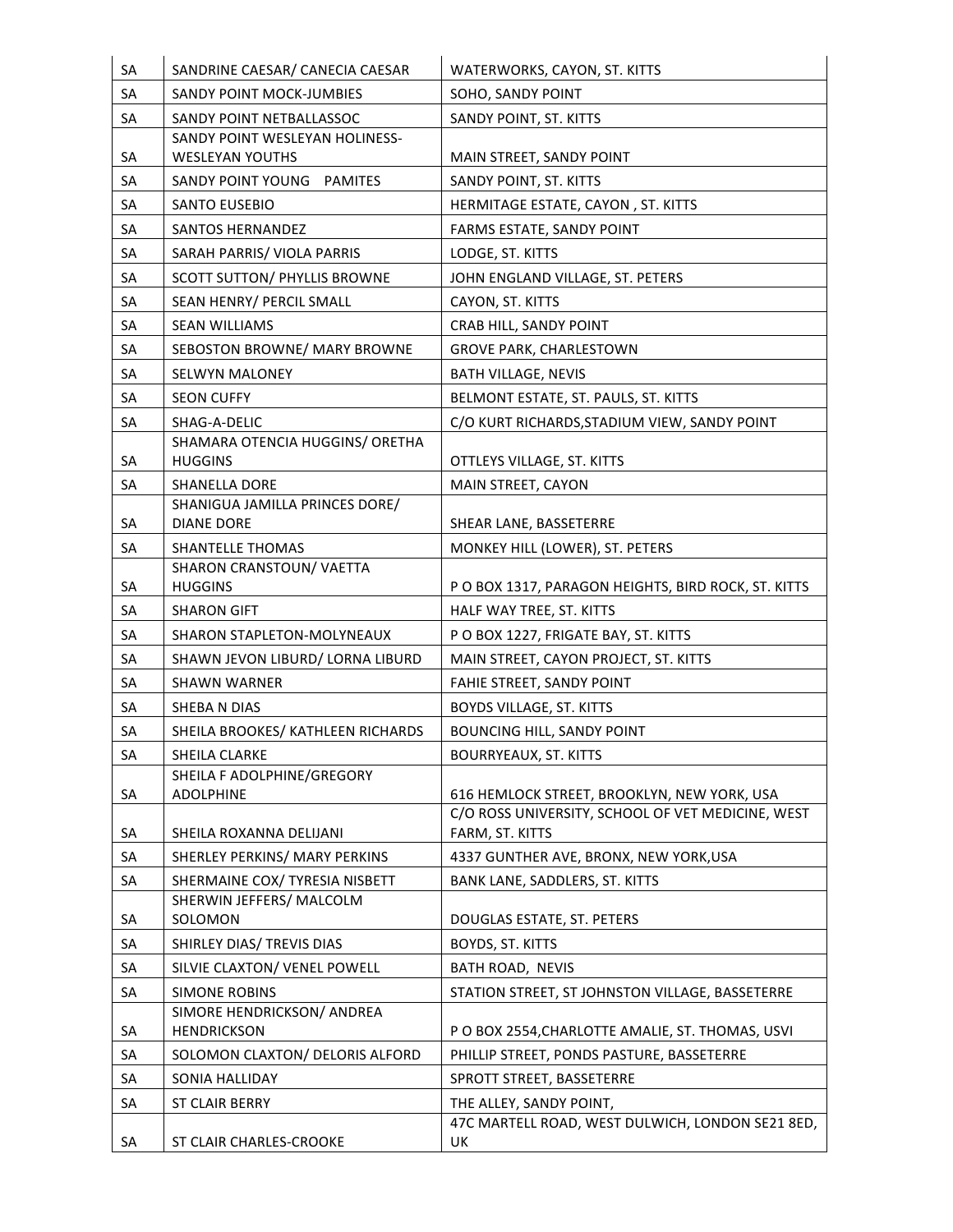| SA | <b>ST CLAIR HERBERT</b>                               | MALONE AVENUE (LOWER), BASSETERRE                                        |
|----|-------------------------------------------------------|--------------------------------------------------------------------------|
| SA | ST CLAIR HODGE/ JESTINA HODGE                         | CAYON, ST. KITTS                                                         |
| SA | ST CLAIR KELLY/ CYNTHIA WEBBE                         | MALONE AVENUE (UPPER), BASSETERRE                                        |
| SA | <b>ST CLAIR PARKER</b>                                | #60 ST JOHNSTON AVENUE, BASSETERRE                                       |
|    | ST KITTS ELECTRICITY VOLTS & AMPS                     |                                                                          |
| SA | SOCIAL CLUB                                           | P O BOX 35, CENTRAL STREET, BASSETERRE                                   |
| SA | ST KITTS TRUCKERS AND HEAVY<br><b>EQUIPMENT ASSOC</b> | <b>WELLINGTON ROAD, BASSETERRE</b>                                       |
|    | ST KITTS-NEVIS POLICE ACADEMY CLASS                   | C/O CAROL WILLIAMS, ST JOHNSTON VILLAGE,                                 |
| SA | <b>TWO</b>                                            | <b>BASSETERRE</b>                                                        |
| SA | <b>ST PETERS NETBALL CLUB</b>                         | C/O CHRISTINE CAREY, PARRAY'S VILLAGE, ST. PETERS                        |
| SA | ST. CLAIR CHIVERTON                                   | RAMSBURY SITE, CHARLESTOWN                                               |
|    |                                                       | 7759 HERITAGE FARM DRIVE, GAITHERSBURG,                                  |
| SA | <b>STEPHANIE HAMILTON</b>                             | MARYLAND, 20879, USA<br>C/O EAST CARIBBEAN HOME MORTGAGE BANK, CHURCH    |
| SA | STEVEN MAYERS/ SHAENA MAYERS                          | STREET, BASSEERRE                                                        |
| SA | <b>STUDENT'S AID</b>                                  | C/O GERHON JOSEPH, P O BOX 569, BASSETERRE                               |
| SA | SUPERIOR ALL STARS DOMINO CLUB                        | NEWTON GROUND, ST. KITTS                                                 |
| SA | SURESH G. PERSAUD                                     | BELMONT ESTATE, ST. PAULS, ST. KITTS                                     |
| SA | <b>SUSAN DINKLER</b>                                  | MATTINGLEY HEIGHTS, BASSETERRE                                           |
| SA | SUSANNA HENRY/ TESLYN HENRY                           | NEWTON GROUND, ST. KITTS                                                 |
| SA | SUSANNA O'LOUGHLIN/ NORRIS CAREY                      | SADDLERS, ST. KITTS                                                      |
| SA | SUSIE BRAZIER/ DORA BRAZIER                           | GOVERNMENT ROAD, CHARLESTOWN                                             |
| SA | <b>SYDNEY C CAINES</b>                                | COLLEGE STREET GHAUT (LOWER), BASSETERRE                                 |
|    | SYDNEY FINLEY/ VALARIE MORTON-                        |                                                                          |
| SA | <b>FINLEY</b>                                         | P.O. BOX 748, RAMSBURY SITE, CHARLESTOWN                                 |
| SA | <b>SYDNEY FRASER</b>                                  | <b>COTTON GROUND, NEVIS</b>                                              |
| SA | SYLVANI IDITOR RYAN                                   | 202-33 ROCKYHILL RD, BAYSIDE, QUEENS, USA                                |
| SA | <b>SYLVENE A DANIEL</b>                               | PARSONS, ST. KITTS                                                       |
| SA | SYLVENE DANIEL/ JEWEL DANIEL                          | PARSONS EXTENSION, ST. KITTS                                             |
| SA | SYLVESTER DANIEL/ SHERMA DANIEL                       | THE ALLEY, SANDY POINT,                                                  |
| SA | SYLVIA ADAMS/BERNEL BLAKE                             | PITCAIRN STREET, NEWTOWN, BASSETERRE                                     |
| SA | T.N.O SOUND                                           | C/O JAMIE ADAMS, #13 POND'S ESTATE HOUSING<br>DEVELOPMENT, BASSETERRE    |
| SA | TABERNACLE ACTION COMMITTEE                           | C/O DEXTER HAZEL, MISSION STREET, TABERNACLE                             |
| SA | <b>TARYN NISBETT</b>                                  | CAYON (UPPER), ST. KITTS                                                 |
| SA | TERESA JOHNSON/CLAUDETTE CONNOR                       | #141 NEW ROAD HOUSING, ST. PETERS                                        |
| SA | <b>TERRENCE POLLARD</b>                               | BELMONT ESTATE, ST. PAULS, ST. KITTS                                     |
|    | <b>TERRENCE RICHARDS/ SHAWNE</b>                      |                                                                          |
| SA | <b>BROOKES</b>                                        | THE ALLEY, SANDY POINT,                                                  |
| SA | TERRENCE TYSON/ MERVIN TYSON                          | CADES BAY, CHARLESTOWN                                                   |
|    | TERRENCE WILLIAMS/ EGBURTH                            |                                                                          |
| SA | <b>HUGGINS</b>                                        | CARDIN AVENUE, BASSETERRE                                                |
| SA | <b>TERRIS ALPHONSO ROSE</b>                           | LAVALLEY, SANDY POINT                                                    |
| SA | TERRY CHARLES/ WILBERT BLACKETT                       | P O BOX 70, #10 LOWER TAYLORS RANGE, BASSETERRE                          |
| SA | TESSA SOLOMON                                         | KING STREET, BASSETERRE<br>C/O ST THERESA'S CONVENT SCHOOL, INDEPENDENCE |
| SA | THA GRADE TEN ADVENTURERS                             | SQUARE STREET (EAST), BASSETERRE                                         |
|    | THE ADMINISTRATORS OF THE ESTATE                      |                                                                          |
| SA | OF CECIL WALKER                                       | C/O NORRIS ADAMS, T D C, BASSETERRE                                      |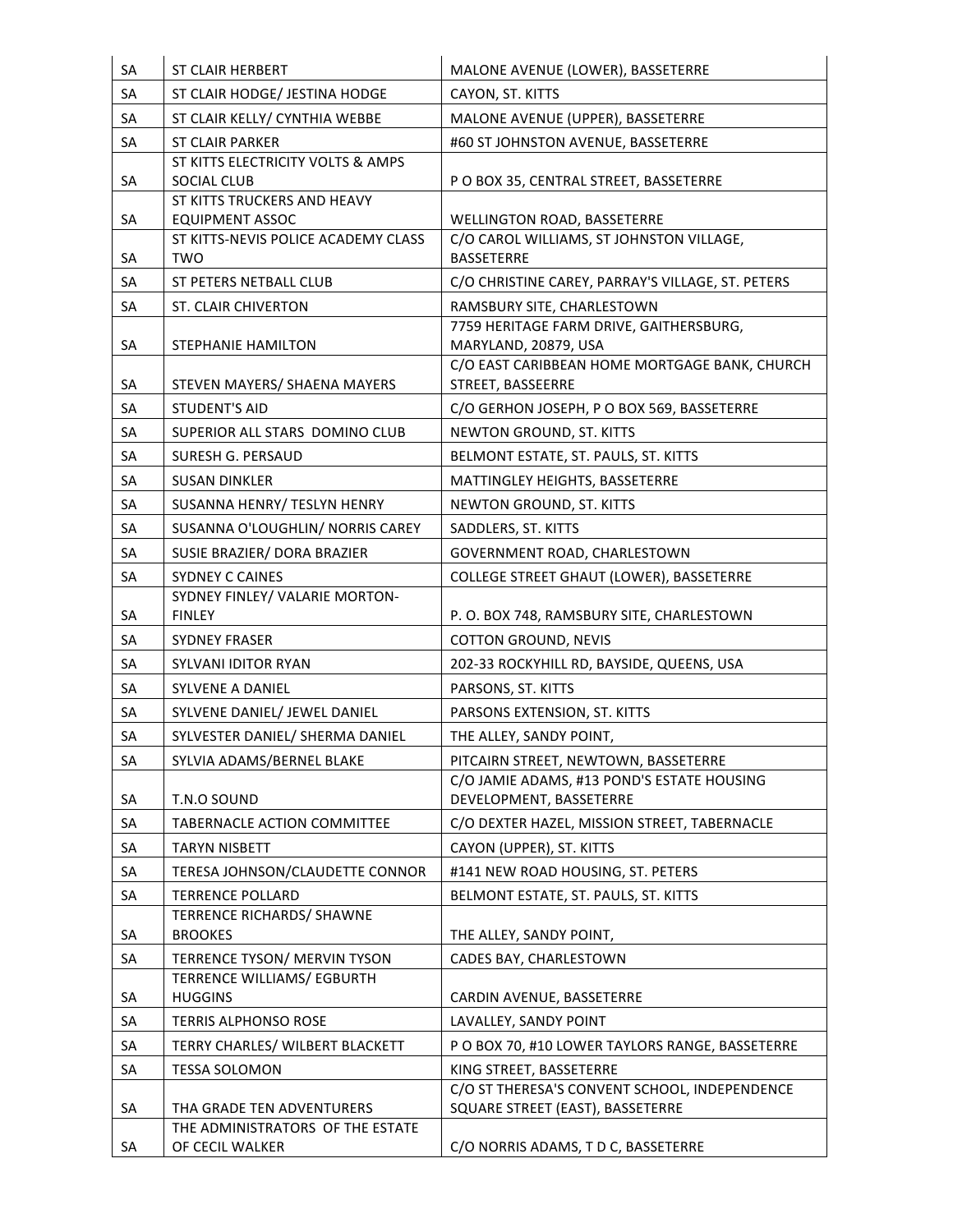| SA       | THE ALLEY BASKETBALL CLUB                                                | C/O LESLIAN DANIEL, SANDY POINT                                                             |
|----------|--------------------------------------------------------------------------|---------------------------------------------------------------------------------------------|
| SA       | THE ESTATE OF JOSEPH PEMBERTON                                           | C/O CLOVIS PEMBERTON, BOYDS PROJECT, ST. KITTS                                              |
| SA       | THE ETHIOPIAN WORLD FEDER                                                | C/O KEVIN BOWRY, THE GHAUT, SANDY POINT                                                     |
|          | THE FIRE & RESCUE SERVICES SPORTS                                        |                                                                                             |
| SA       | CLUB A/C<br>THE NATIONAL SCIENCE                                         | HEADQUARTERS, PONDS PASTURE, BASSETERRE                                                     |
| SA       | POPULARIZATION COMM                                                      | MINISTRY OF EDUCATION, CAYON STREET, BASSETERRE                                             |
|          |                                                                          | C/O HOWARD WARNER, CLEVERLY HILL EXTENSION,                                                 |
| SA       | THE NEW ST KITTS BUSASSO                                                 | <b>SANDY POINT</b>                                                                          |
| SA       | <b>THERESA MORRIS</b>                                                    | THOMAS STREET, MOLINEUX, ST. KITTS                                                          |
| SA       | THIERRY BURTON                                                           | <b>BUCKLEYS SITE, BASSETERRE</b>                                                            |
| SA       | THOMAS M SNOW                                                            | 6505 LACONA STREET, FORESTVILLE, MARYLAND 20747,<br><b>USA</b>                              |
| SA       | THOMAS THOMPSON                                                          | STONEFORT, ST. KITTS                                                                        |
| SA       | THURSA DANIEL/DAMIAN STAPLETON                                           | 250 MARCIA DRIVE, TORRINGTON, CONNECTICUT, USA                                              |
| SA       | <b>TIMOTHY YORRICK</b>                                                   | FARMS ESTATE, SANDY POINT                                                                   |
| SA       | TOMAS C. SOSA                                                            | LYNCHES ESTATE, SADDLERS, ST. KITTS                                                         |
|          |                                                                          |                                                                                             |
| SA       | TRACY BROWNE/ JULIAN BYRON                                               | <b>CHARLES GROUND, ST. PAULS</b>                                                            |
| SA       | TRECIA ARRINDELL/ ADRIANNA SUTTON                                        | #4 STAINFORT STREET, BASSETERRE                                                             |
| SA       | <b>TREVOR TYRELL</b>                                                     | PICAIRN STREET, NEWTOWN, BASSETERRE                                                         |
| SA       | TREVOR WALWYN/ ANDREA V. GUMBS                                           | <b>BUCKLEYS SITE, BASSETERRE</b>                                                            |
| SA       | <b>TRYPHENA DOUGLAS</b>                                                  | HALF-WAY-TREE, ST. KITTS                                                                    |
| SA       | <b>TWAIN O FRANCIS</b>                                                   | <b>BACK STREET, ST. PAULS</b>                                                               |
| SA       | UNIQUE FASHIONSC/O SHARON<br><b>WILLIAMS</b>                             | #10 COLLEGE STREET, BASSETERRE                                                              |
| SA       | URIEL RICHARDSON                                                         | CRAB HILL, SANDY POINT                                                                      |
| SA       | URMILLA SOLOMAN                                                          | CHICKEN STONE, GINGERLAND                                                                   |
| SA       | URSULA CECELIA NORTON                                                    | P O BOX 1568, FRIGATE BAY, ST. KITTS                                                        |
| SA       | UTHANT DILLON/ GICELLE BRADFORD                                          | GOVERNMENT ROAD, CHARLESTOWN                                                                |
| SA       | <b>VALARIE ISAAC</b>                                                     | #16 LIME KILN EXTENSION, BASSETERRE                                                         |
| SA       | VALDA BEDFORD/IVY PENNYFEATHER                                           | MOLYNEAUX, ST. KITTS                                                                        |
| SA       | <b>VALDIMIER BYRON/ RINAY HOBSON</b>                                     | GARDENS HOUSING PROJECT, BASSETERRE                                                         |
|          | VALENCIA HENDRICKSON/ HYACINTH                                           |                                                                                             |
| SA       | <b>HENDRICKSON</b>                                                       | BROWN HILL, NEVIS                                                                           |
| SA       | <b>VALENTINE SYLVESTER HARV</b>                                          | WADE STREET, CAYON                                                                          |
| SA       | VALERIE ISAAC/ VERNON BELLE                                              | CAYON, ST. KITTS                                                                            |
|          | VALERIE MATTHEWS/ MARY JANE                                              |                                                                                             |
| SA       | <b>MATTHEWS</b>                                                          | 125 HAVELOCK ROAD, ALUM ROCK, BIRMINGHAM, UK<br>16021 NE 19TH CT APT #1, NORTH MIAMI BEACH, |
| SA       | VANETTA PEMBERTON/ EMIL LEWIS                                            | FLORIDA, USA                                                                                |
| SA       | VANITA DOUGLAS/ CAMPBELL CAREY                                           | MAIN STREET, SADDLERS, ST, KITTS                                                            |
| SA       | VANRICK HULL/ LAVENIA HULL                                               | CONAREE, ST. KITTS                                                                          |
| SA       | VANZEAL DENZIL DAVIS                                                     | PHILLIPS, ST. KITTS                                                                         |
| SA       | VAUGHN F PHILLIP/ VENETTA PHILLIP                                        | C/O DAVID STAPLETON, TABERNACLE, ST. KITTS                                                  |
| SA       | <b>VAUGHN FRANCIS</b>                                                    | <b>GROVE VILLAGE, ST. PAULS</b>                                                             |
| SA       | <b>VENETTA CHALLENGER</b>                                                | HARBOUR VIEW, BASSETERRE                                                                    |
|          |                                                                          |                                                                                             |
| SA       | VERA ALLEN/VERICA ALLEN                                                  | WADE STREET, CAYON, ST. KITTS                                                               |
| SA<br>SA | <b>VERA MORTON/ SHINELLE MORTON</b><br>VERCILLA CODRINGTON/ JUNO PHILLIP | CAYON, ST. KITTS<br>CONAREE, ST. KITTS                                                      |
|          |                                                                          |                                                                                             |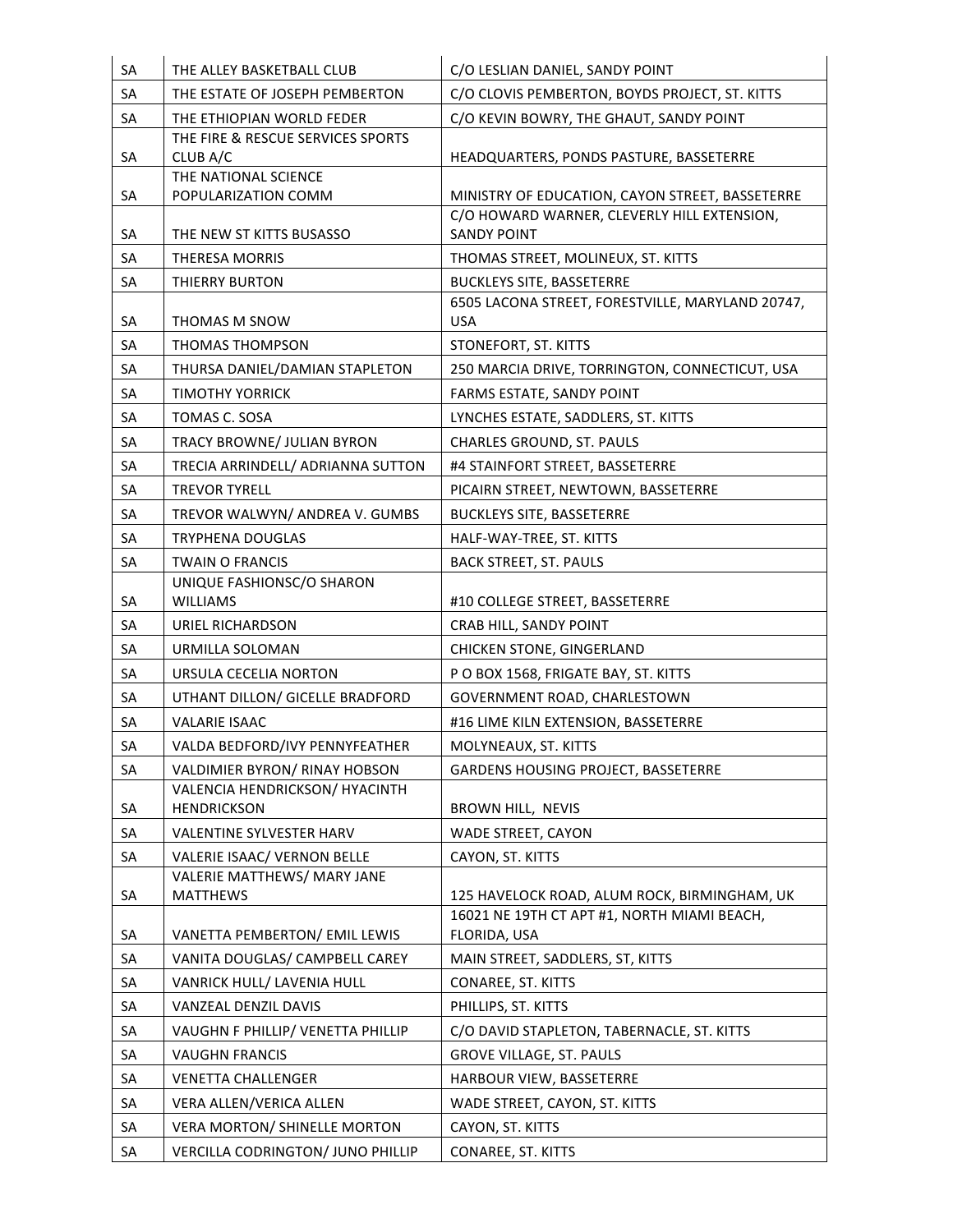| SA       | VERE CLARKE/ AZILLA CLARKE                                            | HAMILTON ESTATE, NEVIS                                                                       |
|----------|-----------------------------------------------------------------------|----------------------------------------------------------------------------------------------|
| SA       | <b>VERNICE MERCHANT</b>                                               | 101B GARDENS HOUSING PROJECT, BASSETERRE                                                     |
| SA       | <b>VERNICE MERCHANT/ SHEVONNE</b><br>LUCRETIA MERCHANT                | IRISH TOWN BAY ROAD, BASSETERRE                                                              |
| SA       | VERNON DANIEL/ WINIFRED JOSEPH                                        | MOUNT IDLE, SANDY POINT                                                                      |
| SA       | <b>VERNON PATRICK DANIEL</b>                                          | WEST FARM, ST. KITTS                                                                         |
| SA       | <b>VERNON RICHARDS</b>                                                | CHURCH GROUND, NEVIS                                                                         |
| SA       | <b>VERNON VEIRA</b>                                                   | C/O VEIRA & GRANT, P O BOX 481, #3 CHURCH STREET,<br><b>BASSETERRE</b>                       |
| SA       | <b>VERONICA CAINES</b>                                                | CAYON (LOWER), ST. KITTS                                                                     |
| SA       | <b>VERONICA WARNER</b>                                                | <b>BACK STREET, DIEPPE BAY</b>                                                               |
|          | <b>VERONNE NICHOLAS/ MARIE ANNALISE</b>                               |                                                                                              |
| SA       | <b>NICHOLAS</b>                                                       | P O BOX 1638, LOZACK ROAD, BASSETERRE                                                        |
| SA       | <b>VERTALIE HENDERSON</b>                                             | CLEVERLY HILL, SANDY POINT                                                                   |
| SA       | <b>VESTA BUTTON</b>                                                   | 2776 SOUTH RUNVILDT PARK, GEORGETOWN, GUYANA<br>C/O ANN EDWARDS, BOURKES HOUSING DEV., SANDY |
| SA       | <b>VIAN'S NURSERY</b>                                                 | <b>POINT</b>                                                                                 |
| SA       | VICKISH GARVEY/ LENNOX WARNER                                         | THE ALLEY, SANDY POINT,                                                                      |
| SA       | VICTOR CRANSTOUN/ EDIL CRANSTOUN                                      | PONDS PASTURE, BASSETERRE                                                                    |
| SA       | VIERI J N P CHAPMAN/ PEARL DALEY                                      | LA GUERITE, BASSETERRE                                                                       |
| SA       | VINCENT C WARNER/ JULIETTE WARNER                                     | FAHIE STREET, SAANDY POINT                                                                   |
| SA       | <b>VINCENT HUTTON</b>                                                 | 12A HUNTINGDON ROAD, EAST FINCHLEY, LONDON, UK                                               |
| SA       | VINCENT MORTON & ASSOCIATES LTD                                       | PO BOX 426, BASSETERRE                                                                       |
| SA       | VINCENT PHILLIP/ HYACINTH PHILLIP                                     | <b>BUCKLEYS SITE, BASSETERRE</b>                                                             |
| SA       | VINCENT RICHARDS/ RENEE DORE                                          | CAYON (UPPER), ST. KITTS                                                                     |
| SA       | <b>VINCENT TAYLOR</b>                                                 | WESTBOURNE GHAUT, BASSETERRE                                                                 |
| SA       | VINICIO M. RAMOS                                                      | LYNCHES ESTATE, SADDLERS, ST. KITTS                                                          |
|          |                                                                       |                                                                                              |
| SA<br>SA | VIOLA JEFFERS/ ROSABELLE JENNINGS<br>WALDO O PRENTICE/ RUPERT ELLIOTT | 58B HATHERLEY ROAD, SIDCUP, KENT, DA14 4AJ, UK                                               |
| SA       | WALTER DORE/ ANTHONY IBLE                                             | NEWTON GROUND, ST. KITTS<br>HERMITAGE VILLAGE, CAYON                                         |
|          | WARREN HAMM/ JOLENE HAMM                                              |                                                                                              |
| SA<br>SA | WARREN WYATT/ ARTHUR WYATT                                            | MANSION, ST. KITTS<br>THE ALLEY, SANDY POINT,                                                |
| SA       | WAYNE WOODLEY                                                         | THE GHAUT, SANDY POINT,                                                                      |
| SA       | WENDY AYMER                                                           | CLEVERLY HILL, SANDY POINT                                                                   |
|          | WENSWORTH WADE/ GEORGE SADDLER                                        |                                                                                              |
| SA<br>SA | WESLEY C POWELL/ FRANCIL HERBERT                                      | <b>BATH VILLAGE, NEVIS</b><br>HANLEYS ROAD, GINGERLAND                                       |
| SA       | WEST BASSETERRE YOUNG LABOUR                                          | P O BOX 1306, WIGLEY AVENUE, BASSETERRE                                                      |
| SA       | WILBERT BLACKETT                                                      | BATH ROAD, CHARLESTOWN, NEVIS                                                                |
|          | <b>WILFRED GARNETTE</b>                                               |                                                                                              |
| SA       | WILHELMENA WILLIAMS/ KEARN                                            | <b>CHALLENGERS, ST. KITTS</b>                                                                |
| SA       | <b>WARNER</b>                                                         | HALF WAY TREE, ST. KITTS                                                                     |
|          | WILLIAM CHARLES BERTIE/ ETHEL DREDA                                   |                                                                                              |
| SA       | <b>BERTIE</b>                                                         | HALF WAY TREE, ST. KITTS                                                                     |
| SA       | <b>WILLIAM GREENE</b>                                                 | WESTBOURNE STREET, BASSETERRE                                                                |
| SA       | WILLIAM HENRY MILLS                                                   | CHAPEL STREET, DIEPPE BAY                                                                    |
| SA       | WILLIAM VALENTINE GUZMAN                                              | FARMS ESTATE, SANDY POINT                                                                    |
| SA       | WILLIAM VANLOW/ ELLEN CHRISTOPHER                                     | THE ALLEY, SANDY POINT,                                                                      |
| SA       | WILLIS BROWNE/ FERNELLA BROWNE                                        | PHILLIPS, ST. KITTS                                                                          |